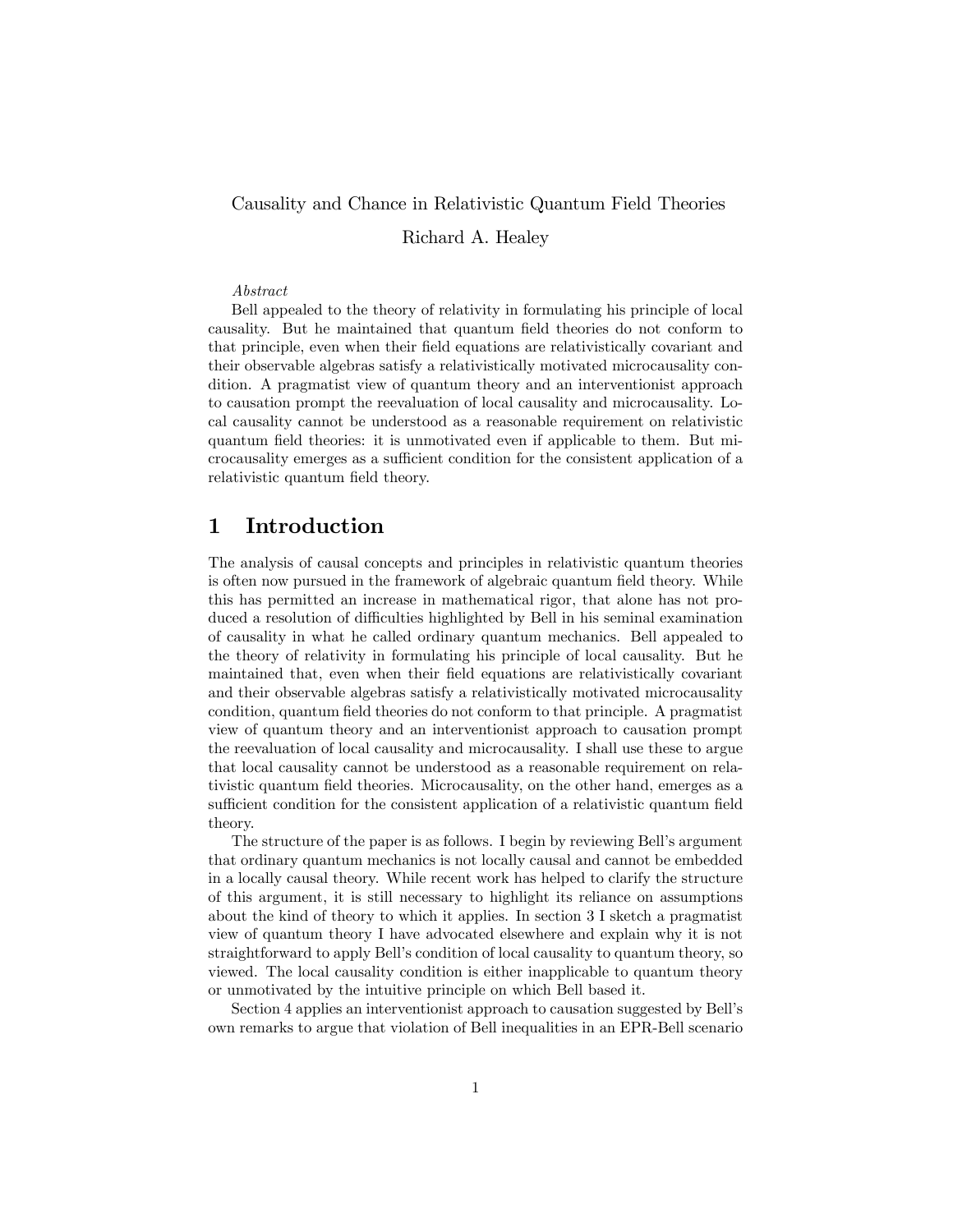is no sign of superluminal causation. Counterfactual relations between spacelike separated events supported by quantum correlations are not causal because they are not stable under hypothetical interventions.

After reluctantly abandoning local causality, Bell went on to treat with skepticism the suggestion that a no-superluminal-signalling requirement could serve to express the fundamental causal structure of theoretical physics, as implemented by a principle of microcausality. In section 5 I argue that a strong form of microcausality can be justified as a sufficient condition for the consistent assignment of states in ordinary relativistic quantum mechanics. While it does play a role in an argument against superluminal causation, a no-superluminalsignalling requirement does not express the fundamental causal structure of theoretical physics. This should disappoint no one. A precise formulation of physical theory will not use causal notions. Rather than inhering in the structure of theoretical models, causal structure emerges only when one adopts the perspective of a physically situated agent thinking of applying these models.

Section 6 briefly extends this analysis of local causality and microcausality to relativistic algebraic quantum field theory. While this does not substantially a§ect its conclusions, a standard formulation of microcausality in this context is already strong enough to guarantee a consistent, relativistically invariant assignment of states.

# 2 Local Causality

In "La Nouvelle Cuisine", the last of an important series of papers (reprinted in his [2004]), J.S. Bell argued that any seriously formulated theory meeting a local causality condition based on an intuitive conception of local action tailored to the structure of relativistic space-time predicts correlations different from those successfully predicted by quantum theory. Applying this condition to "ordinary" quantum mechanics" he concluded that quantum theory is neither locally causal nor embeddable in a locally causal theory. He had already made clear in an earlier paper ([2004], p.55) that he took ordinary quantum mechanics to include relativistic quantum field theory. If this conclusion follows, then not only does relativistic quantum field theory conflict with the intuitive conception of relativistic local action, but so would any seriously formulated theory compatible with some of its experimentally verified predictions.

The dialectic of the previous paragraph has produced something of a consensus among those most closely influenced by Bell's writings that the observed correlations demonstrate the falsity of the intuitive principle—in that sense the world itself is non-local. So it is important to see whether Bell's conclusion does indeed follow, and to be clear on whether quantum theory satisfies the condition of local causality or can be squared with the intuitive conception on which Bell based it.

Bell ([2004], p.239) begins his argument by stating the following intuitive principle of local causality:

The direct causes (and effects) of events are near by, and even the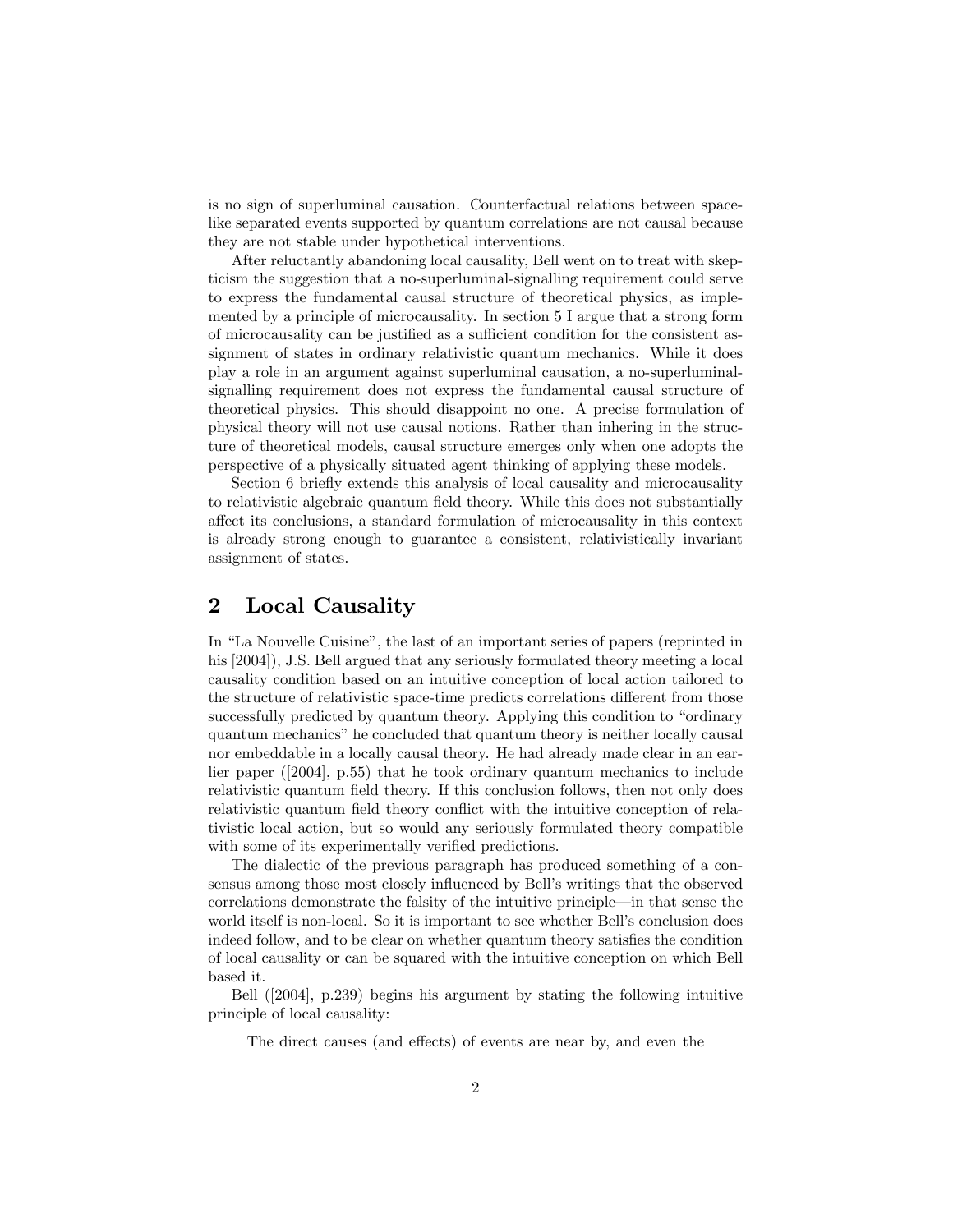indirect causes (and effects) are no further away than permitted by the velocity of light.

Appropriately, he takes this to be too imprecise to serve as a premise in a mathematical argument, involving as it does the vague notions of cause and effect. Such words as 'cause' and 'effect' will not appear in the formulation of any serious theory. But as he points out elsewhere this does not mean that one cannot investigate the causal structure of a theory:

I would insist here on the distinction between analyzing various physical theories on the one hand, and philosophising about the unique real world on the other. In this matter of causality it is a great inconvenience that the world is given to us once only. We cannot know what would have happened if something had been different. . . . Physical theories are more amenable in this respect. We can calculate the consequences of changing free elements in a theory, be they only initial conditions, and so explore the causal structure of the theory. ([2004], p.101)

Indeed, Bell ([2004], p.239) continues by formulating a local causality condition on physical theories of a certain kind based on his intuitive principle. In doing so he uses the important neologism 'beable', which he had previously introduced as follows:

It is not easy to identify precisely which physical processes are to be given the status of "observations" and which are to be relegated to the limbo between one observation and another. So it could be hoped that some increase in precision might be possible by concentration on the beables, which can be described "in classical terms", because they are there. The beables must include the settings of switches and knobs on experimental equipment, the currents in coils, and the readings of instruments. "Observables" must be made, somehow, out of beables. (Bell [2004], p.52)

After this introduction, he had gone on to distinguish a class of local beables:

We will be particularly concerned with local beables, those which (unlike the total energy) can be assigned to some bounded spacetime region. ...

It is in terms of local beables that we can hope to formulate some notion of local causality. (Bell [2004], p.53)

Section 3 of "La Nouvelle Cuisine" gives his reasons to hope.

No one is obliged to consider the question "What cannot go faster than light?î. But if you do decide to do so, then the above remarks suggest the following: you must identify in your theory 'local beables'. The beables of the theory are those entities in it that are,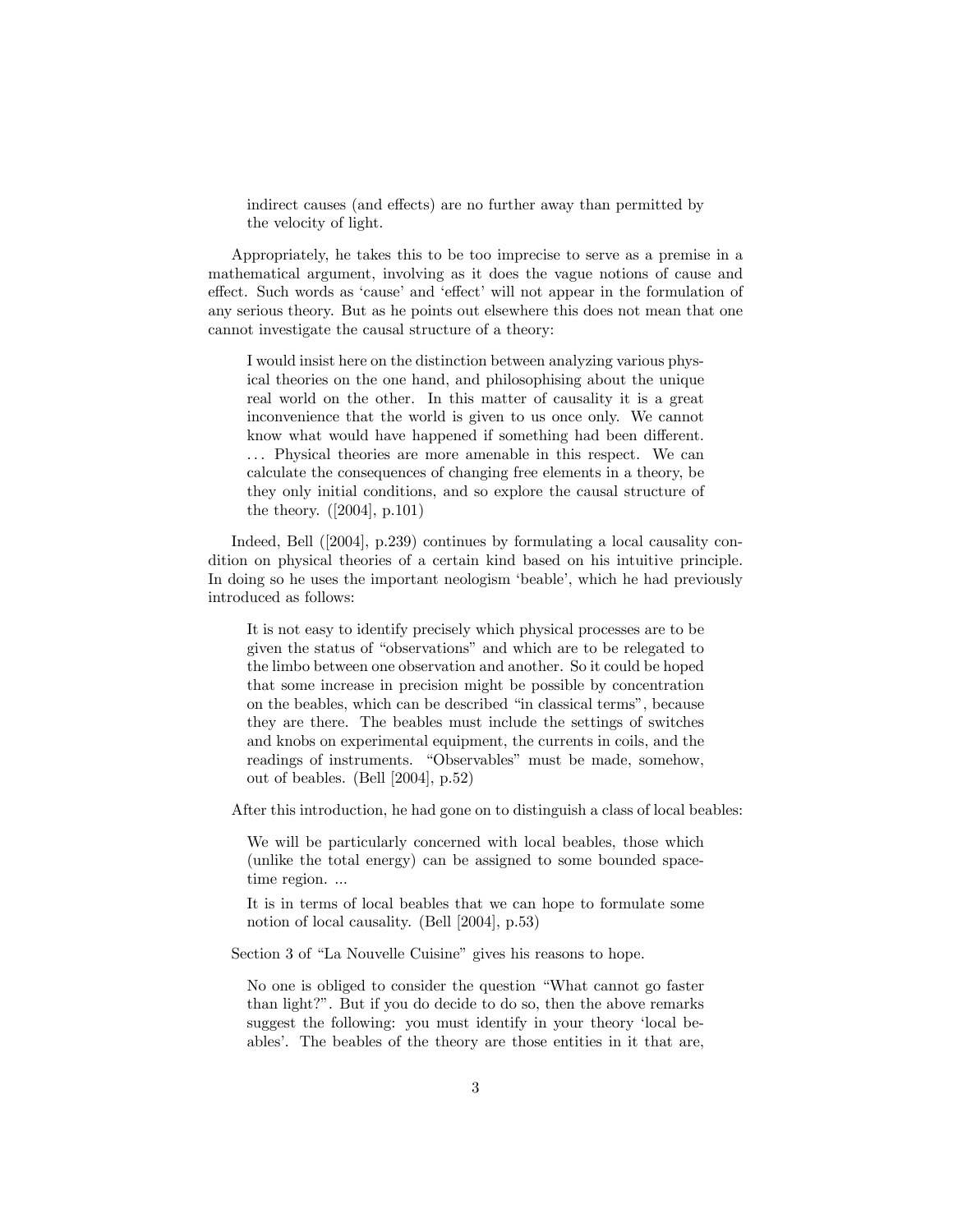at least tentatively, to be taken seriously, as corresponding to something real. ([2004], p.234)

In "the above remarks" Bell had distinguished elements of a classical theory (such as the electric and magnetic fields of Maxwell's electromagnetism) intended to represent something real from elements (such as the electric and magnetic potentials) that function only as calculational tools, not to correspond to something real. Note that while Bell introduces beables as "entities". his examples can all be recast as (values of) physical magnitudes, respecting the parallel between beables and observables.

He continues

Now it may well be that there just are no local beables in the most serious theories. When space-time itself is "quantized", as is generally held to be necessary, the concept of locality becomes very obscure. ... So all our considerations are restricted to that level of approximation to serious theories in which space-time can be regarded as given, and localization becomes meaningful. Even then, we are frustrated by the vagueness of contemporary quantum mechanics. You will hunt in vain in the text-books for the local beables of the theory. What you may find there are the so-called "local observables". It is then implicit that the apparatus of "observation", or better, of experimentation, and the experimental results, are real and localized. We will have to do as best we can with these rather ill-defined local beables, while hoping always for a more serious reformulation of quantum mechanics where the local beables are explicit and mathematical rather than implicit and vague. ([2004], p.235)

It will be important in what follows to distinguish between beables (local or otherwise) that Ögure in a serious formulation of a theory such as quantum theory and beables acknowledged in applications of that theory. The metric, Riemann and stress-energy tensors will figure in any serious formulation of general relativity: applications of general relativity to actual physical systems will go on to specify additional beables, including particular Öelds or particles that contribute to the stress-energy tensor, not to mention the orientation and magnification of telescopes involved in experimental tests of the theory. The set of local beables acknowledged in this way by a theory includes but is almost always much larger than the class of beables involved in formulating it. The settings of switches and knobs on experimental equipment, the currents in coils, and the readings of instruments may be involved in experimental applications of quantum theory, but only an extreme operationalist would argue that these local beables are required for its formulation.

I shall call any beables figuring in a formulation of a theory fundamental, and any additional beables involved in applications of that theory non-fundamental. It follows that, unless they also figure in a formulation of quantum theory, the apparatus of "observation", or better, of experimentation, and the experimental results, are at best non-fundamental beables. Quantum theory acknowledges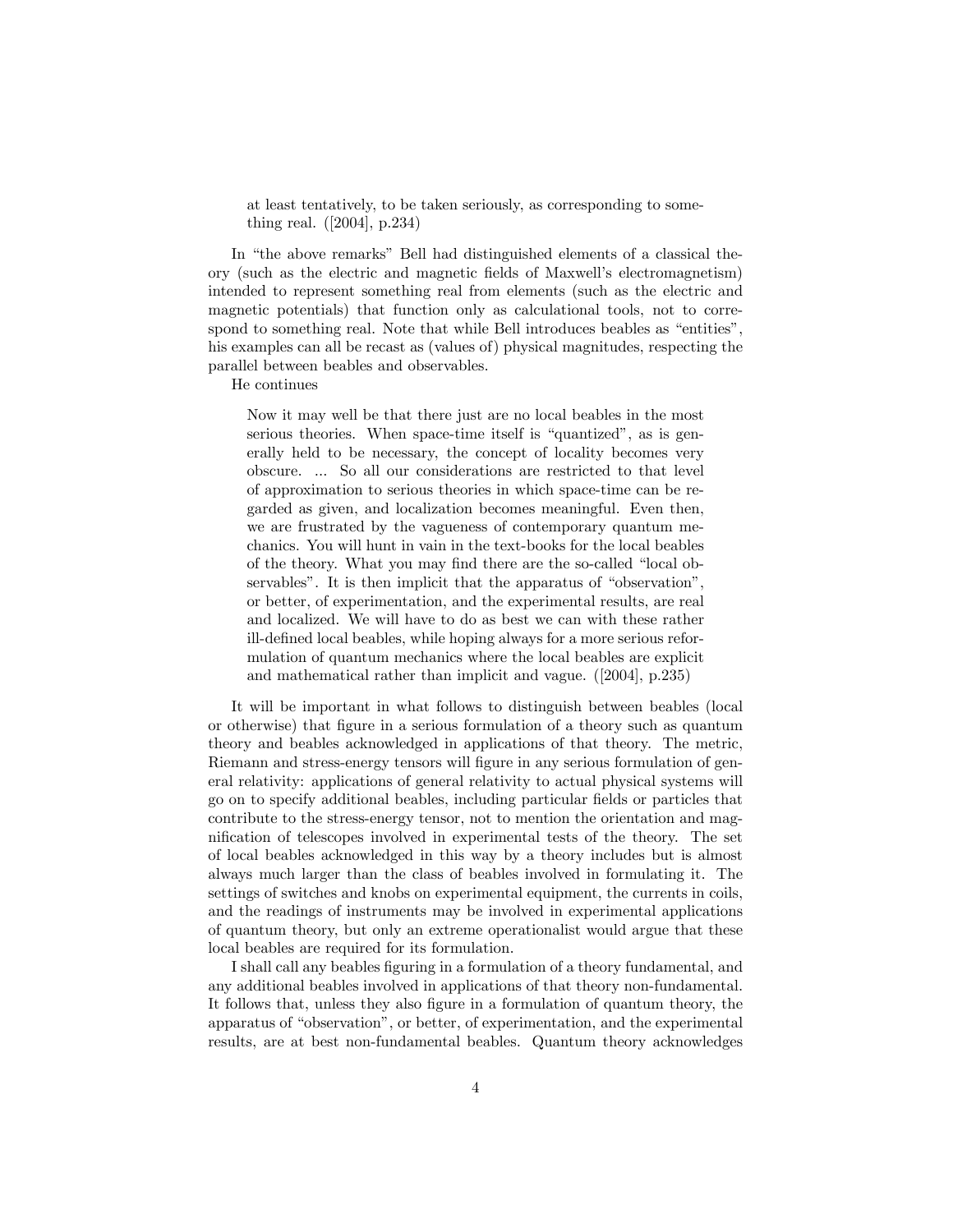these beables in some (though not all) applications, but its formulation need not (and, I maintain, should not) involve them. For the moment this leaves the question of the fundamental beables of quantum theory, if any, open.

Based on his intuitive principle of local causality, Bell formulates the following condition on theories:

#### Local Causality

A theory is said to be locally causal if the probabilities attached to values of local beables in a space-time region 1 are unaltered by specification of values of local beables in a space-like separated region 2, when what happens in the backward light cone of 1 is already sufficiently specified, for example by a full specification of all local beables in a space-time region 3. ([2004], pp.239-40)

The regions 1-3 are as indicated in figure 1. Several points here require comment and clarification.

Any application of Bell's *Local Causality* condition requires a prior specification of the relevant classes of local beables. But note that these need not be the fundamental beables of the theory to which it is to be applied: at least some may be non-fundamental beables, acknowledged by the theory in applications but not mentioned in formulating it. Indeed, in the intended application of this condition the local beables in regions 1 and 2 may be taken to be the readings and settings of instruments such as photon (atom, or other system) detectors. It may turn out to be possible to apply this Local Causality condition to a theory without identifying local beables in that theory—the theory's fundamental beables.

Even given a specification of local beables in regions 1 and 2, Bell's *Local* Causality condition is applicable only to theories that attach a well-defined probability to each measurable set of values of one or more local beables in region 1. This raises a number of issues.

The condition is not applicable to a theory that permits local beables in region 1 to assume certain values while disallowing others, without assigning any probabilities. But no such theory is of interest in the intended applications, since here it would be too weak to predict statistics successfully predicted by quantum theory.

A more important issue concerns the moment at which a theory is presumed to attach probabilities to values of local beables in region 1. In a relativistic space-time, the natural notion of a moment of time is a space-like Cauchy surface: such a moment may be said to be before (events in) region 1 just in case it bisects the backward light-cone of 1 (though not 1 itself), but after (events in) region 1 just in case it bisects the forward light-cone of 1 (though not 1 itself). Only a deterministic theory can be expected to attach the same probability (viz. 0 or 1) to some value of a local beable in region 1 at every moment: a probabilistic theory may be expected to attach the same probability (either 0 or 1) at every moment after region 1, but typically some intermediate probability at moments before region 1. Such a theory may well attach different probabilities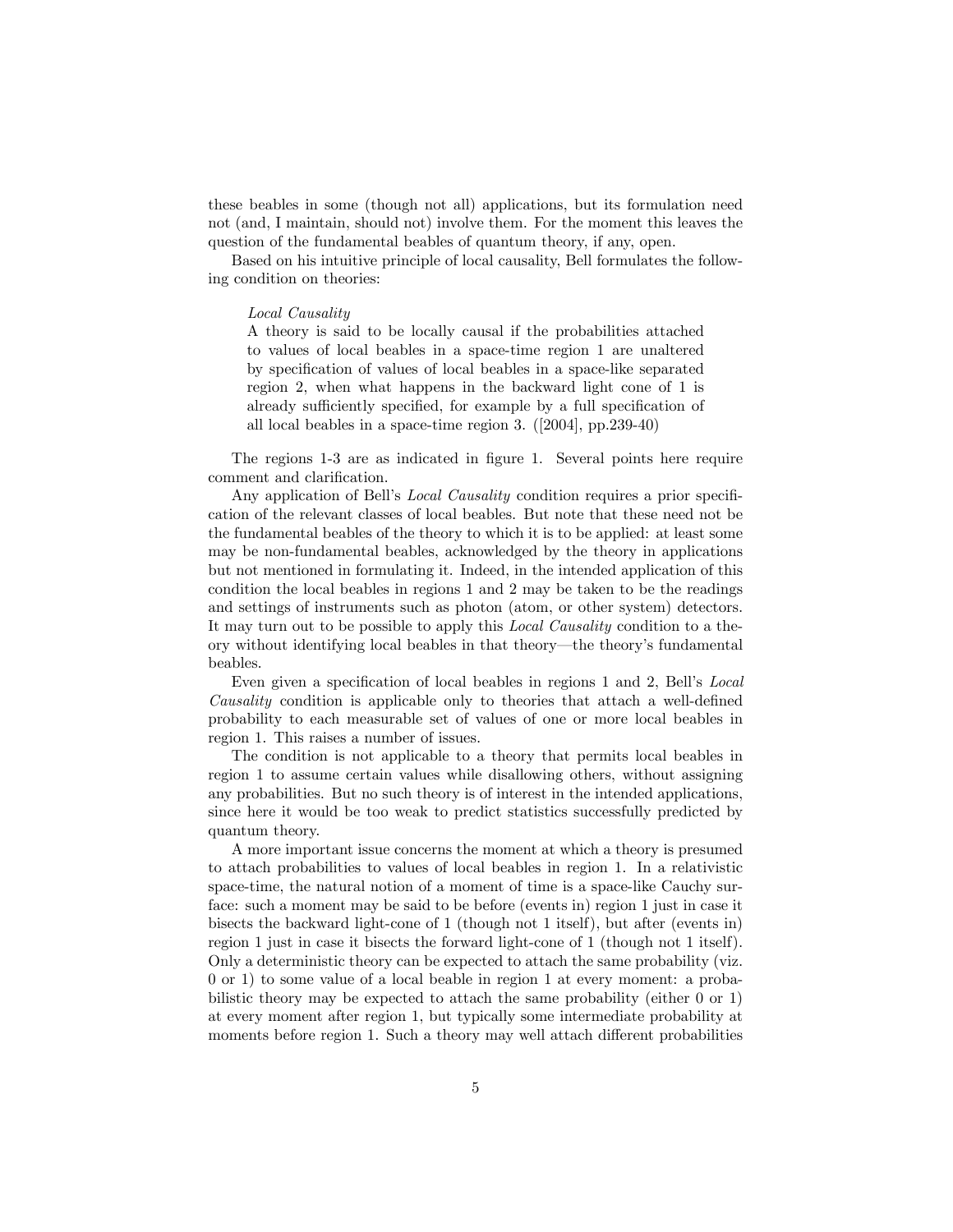to a value of a local beable in region 1 at different moments before region 1. A precise statement of Bell's *Local Causality* condition requires a specification of when (at what moment before region 1) the theory attaches probabilities to values of local beables in space-time region 1.

Two space-like Cauchy surfaces  $t, t^*$  before region 1 may coincide everywhere within the backward light cone of region 1 (on a closed hypersurface  $\sigma$ ), where t but not  $t^*$  is before region 2—indeed  $t^*$  may be after 2, including a hypersurface  $\tau$  closed by the forward light cone of 2 (see figure 2). Bell clearly intended his condition of Local Causality as a natural generalization of a condition of local determinism modeled on a theory like Maxwellian electromagnetism (cf. Bell  $(2004)$ , pp.53-4). What made the determinism of Maxwellian electromagnetism local was that, according to that theory, the electric and magnetic fields in a region like 1 are wholly determined by their values at places within the backward light cone of 1 at a moment before 1. So when Bell formulated his condition of Local Causality he may have taken it for granted that the theories to which it was to apply would attach the same probabilities to values of local beables in space-time region 1 at any pair of moments like  $t, t^*$  that share a common part such as  $\sigma$  within the backward light cone of region 1.

Local Causality makes a deeper implicit assumption about how a theory attaches probabilities to values of local beables in a space-time region  $1$ —the assumption that when a theory attaches a probability at a moment to each measurable set of values of a local beable that probability is unique. Only with this assumption can one speak of altering probabilities attached to values of local beables rather than attaching additional probabilities to them. To see that this assumption does not go without saying, consider a probabilistic theory like classical statistical mechanics. When applying the theory to an isolated macroscopic system one may consistently attach two different probabilities at  $t_1$  to a measurable subset of values of some macroscopic local beables at a later time  $t_2$ . Since its complete microscopic state is assumed to evolve deterministically, either probability 0 or probability 1 may be attached to that subset: but not knowing the complete microscopic state at  $t_1$ one does not know which. The theory may also attach a probability at  $t_1$ other than 0 or 1 to this same set of values at  $t_2$ . This is the operative probability based on the accessible information as encapsulated in a macroscopic description of the system at  $t_1$ . In such a situation the theory consistently attaches more than one probability at the same moment to a measurable set of values of a local beable at a later time.

These are instances of the general phenomenon that probability assignments to an event are relative to a reference class, so the same event may receive multiple probability assignments, each relative to a different reference class. Even if a theory specifies a finer reference class for attaching a probability at some moment it may imply that information about this reference class is inaccessible at that moment and that the accessible information defines a reference class for a different, and indeed more practically relevant, probability. Quantum theory is such a theory, or so I shall argue in the next section.

Bell's condition of *Local Causality* has been carefully analyzed by Norsen [2011], whose analysis has been further improved by Seevinck and Uffink [2011].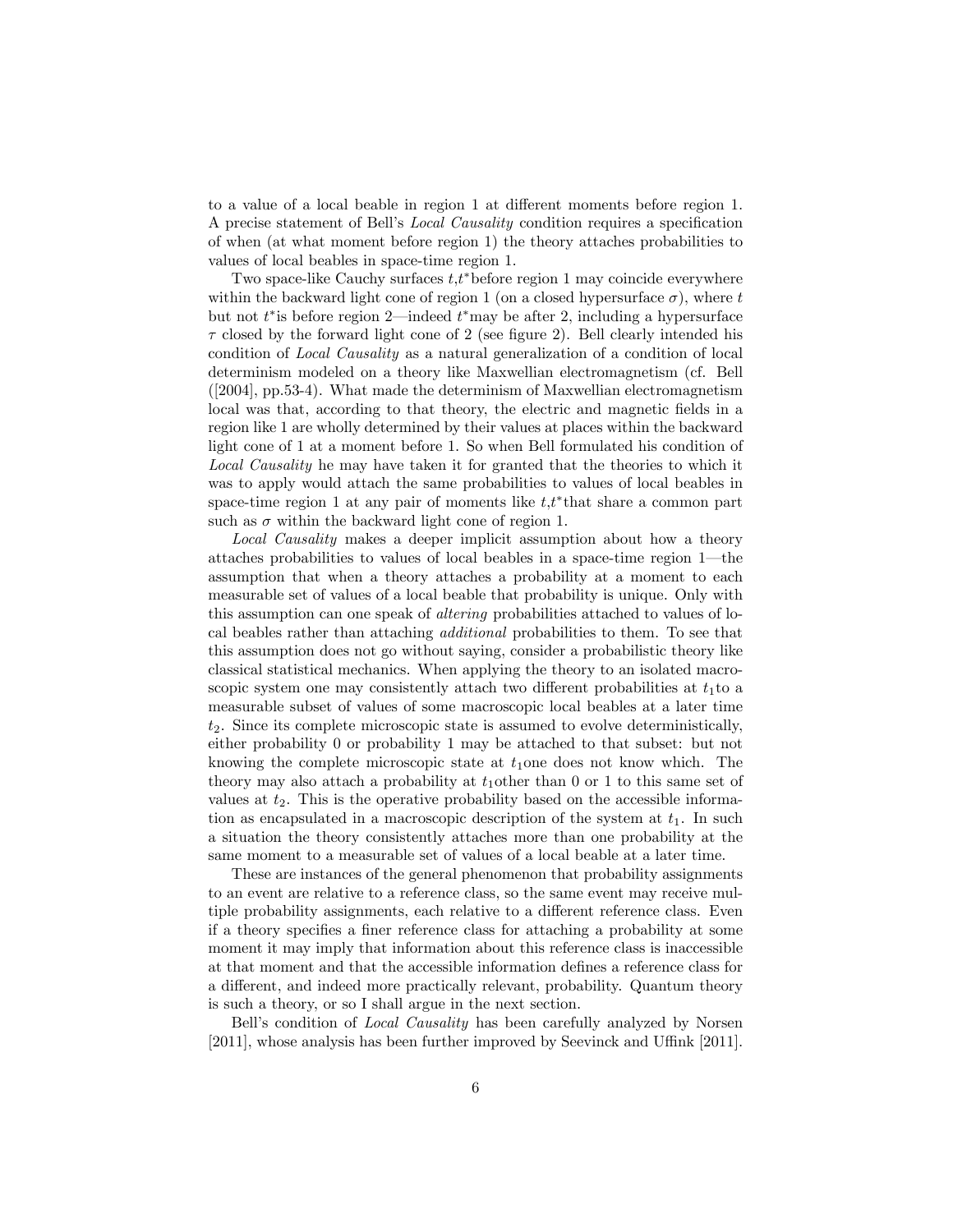They have focused in their analyses on what exactly is involved in a sufficient specification of what happens in the backward light cone of 1.

This specification could fail to be sufficient through failing to mention local beables in 3 correlated with local beables in 2 through a joint correlation with local beables in the overlap of the backward light cones of 1 and 2. A violation of a local causality condition that did not require such a sufficient specification would pose no threat to the intuitive principle of local causality: beables in the overlap of the backward light cones could be considered the common cause of correlated beables in  $1,2$ . On the other hand, requiring a specification of all local beables in 3, may render the Local Causality condition inapplicable in attempting to show how theories meeting it predict correlations different from those successfully predicted by quantum theory.

To see the problem, consider the set-up for the intended application depicted in figure 3.  $A,B$  are macroscopic events<sup>1</sup>, each usually referred to as the detection of a photon linearly polarized either along or at right-angles to an aor b-axis respectively:  $a, b$  are events at which each axis is selected. The region previously labeled 3 has been relabeled as 3a, a matching region 3b has been added in the backward light cone of 2, and  $3'$  now labels the entire continuous "stack" of space-like hypersurfaces right across the backward light cones of 1 and 2, shielding off these light cones' overlap from  $1,2$  themselves. Note that each of  $1,a$  is space-like separated from each of  $2,b$ .

In some theories, a complete specification of local beables in 3 would constrain (or even determine) the selection events  $a,b$ . But in the intended application a,b must be treated as free variables in the following sense: in applying a theory to a scenario of the relevant kind each of  $a,b$  is to be specifiable independently in a theoretical model, and both are taken to be specifiable independently of a specification of local beables in region 3. Since this may exclude some *com*plete theoretical specifications of beables in region  $3$  it is best not to require such completeness. Instead, one should say exactly what it is for a specification to be sufficient.

Seevinck and Uffink  $[2011]$  clarify this notion of sufficiency as a combination of functional and statistical sufficiency, rendering the label  $b$  and random variable B (respectively) redundant for predicting  $P_{a,b}(A|B,\lambda)$ , the probability a theory specifies for beable  $A$  representing the outcome recorded in region  $1$ given beables  $a,b$  representing the free choices of what the apparatus settings are in sub-regions of 1,2 respectively, conditional on outcome B in region 2 and beable specification  $\lambda$  in region 3. This implies

$$
P_{a,b}(A|B,\lambda) = P_a(A|\lambda)
$$
 (1a)

By symmetry, interchanging '1' with '2', 'A' with 'B' and 'a' with 'b' implies

$$
P_{a,b}(B|A,\lambda) = P_b(B|\lambda)
$$
 (1b)

<sup>&</sup>lt;sup>1</sup>To simplify notation, I use each of  $A$ ;  $B$ <sup>'</sup> to denote a random variable, a value of that variable, or an event in which that variable acquires a value, trusting that the context will make it clear which is intended.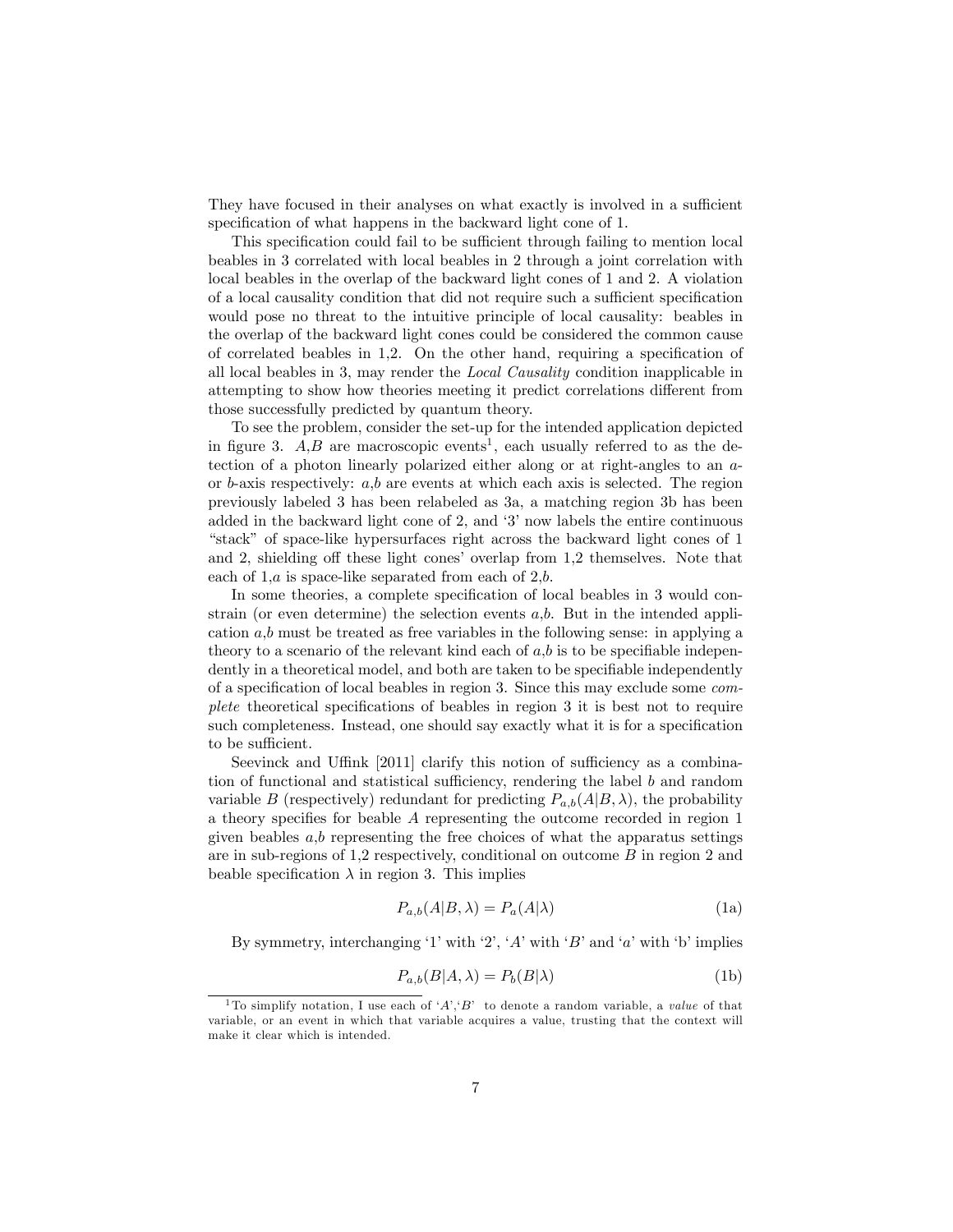Seevinck and Uffink [2011] offer equations (1a) and (1b) as their mathematically sharp and clean (re)formulation of the condition of local causality. Together, these equations imply the condition

$$
P_{a,b}(A,B|\lambda) = P_a(A|\lambda) \times P_b(B|\lambda)
$$
\n(2)

used to derive CHSH inequalities. Experimental evidence that these inequalities are violated by the observed correlations in just the way quantum theory leads one to expect may then be taken to disconfirm Bell's intuitive causality principle.

In more detail, Seevinck and Uffink [2011] claim that orthodox quantum mechanics violates the statistical sufficiency conditions (commonly known as Outcome Independence, following Shimony)

$$
P_{a,b}(A|B,\lambda) = P_{a,b}(A|\lambda)
$$
 (3a)

$$
P_{a,b}(B|A,\lambda) = P_{a,b}(B|\lambda)
$$
 (3b)

while conforming to the functional sufficiency conditions (commonly known as Parameter Independence, following Shimony)

$$
P_{a,b}(A|\lambda) = P_a(A|\lambda) \tag{4a}
$$

$$
P_{a,b}(B|\lambda) = P_b(B|\lambda) \tag{4b}
$$

Statistical sufficiency is a condition employed by statisticians in situations where considerations of locality and causality simply don't arise. But in this application the failure of quantum theory to provide a specification of beables in region 3 such that the outcome B is always redundant for determining the probability of outcome A (and similarly with  $A$ ,  $B$  interchanged) has clear connections to local causality, as Seevinck and Uffink's [2011] analysis has shown.

In the light of Seevinck and Uffink's [2011] analysis, perhaps Bell's *Local* Causality condition should be reformulated as follows:

*Local Causality*<sub>SU</sub> A theory is said to be locally causal<sub>SU</sub> if it acknowledges a class  $R_{\lambda}$  of beables  $\lambda$  in space-time region 3 whose values may be attached independently of the choice of  $a,b$  and are then sufficient to render b functionally redundant and  $B$  statistically redundant for the task of specifying the probability of A in region 1.

The notions of statistical and functional redundancy appealed to here are as follows:

For  $\lambda \varepsilon R_{\lambda}$ ,  $\lambda$  renders B statistically redundant for the task of specifying the probability of A iff  $P_{a,b}(A|B,\lambda) = P_{a,b}(A|\lambda)$ . For  $\lambda \in R_{\lambda}$ ,  $\lambda$  renders b functionally redundant for the task of

specifying the probability of A iff  $P_{a,b}(A|\lambda) = P_a(A|\lambda)$ .

Note that this reformulation still

i) assumes that a theory specifies a unique probability of  $A$  in region 1, but

ii) does not say at what moment A has that probability.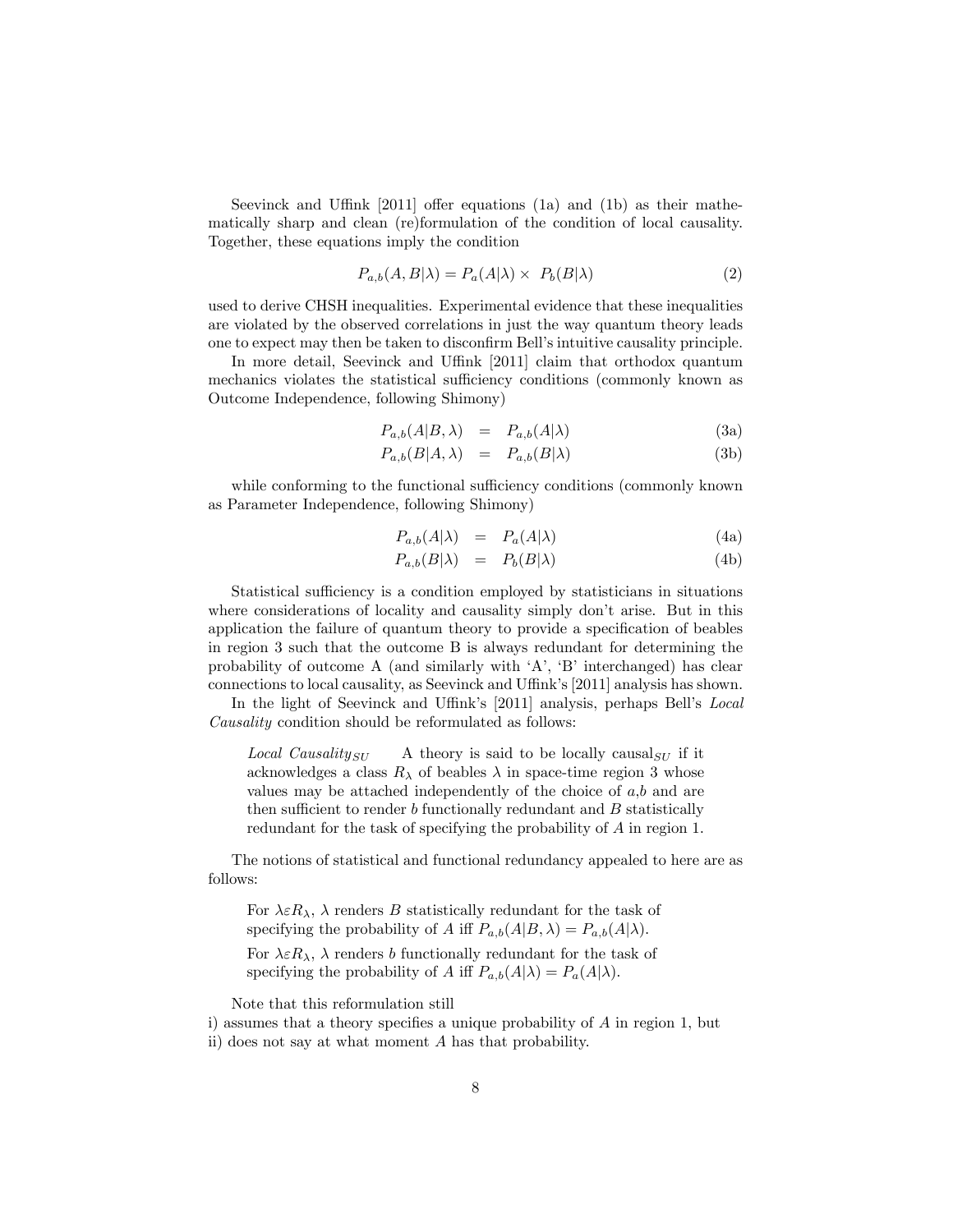The claim that quantum theory is not locally causal depends on a comparison between quantum probabilities and the probabilities of equations (2)-(4). Specifically, quantum theory is alleged to violate  $(2)$  and  $(3)$  but not  $(4)$ . To evaluate this claim we need to know how to understand  $\lambda$  for quantum theory.

The claim is most plausible if one takes  $\lambda$  to be specified by an appropriately entangled quantum state such as  $\Phi^+ = 1/\sqrt{2(|HH\rangle + |VV\rangle})$ . Application of the Born rule of quantum theory to this state at a moment after 3 but before both 1 and 2 yields values

$$
P_{a,a}(A(1)|\lambda) = P_{a\bullet}(A(1)|\lambda) =
$$
  
\n
$$
P_{\bullet a}(A(2)|\lambda) = 1/2 = P_{a,a}(A(1), A(2)|\lambda)
$$

Hence  $P_{a,a}(A(1), A(2)|\lambda) \neq P_{a\bullet}(A(1)|\lambda) \times P_{\bullet a}(A(2)|\lambda)$ so (2) fails, and  $P_{a,a}(A(1)|A(2),\lambda) \neq P_{a,a}(A(1)|\lambda)$  so (3) fails. (Here  $P_{a\bullet}(A(1)|\lambda)$  is the probability of A in 1, while  $P_{\bullet a}(A(2)|\lambda)$  is the probability of an event of the same type in 2, with the relevant detector set to a in each case. The probability  $P_{a,a}(A(1)|A(2),\lambda)$  has been calculated in accordance with the standard definition of conditional probability  $P_{a,b}(A|B,\lambda) =$  $P_{a,b}(A, B|\lambda) \div P_{a,b}(B|\lambda)$ : this is uncontroversial in quantum theory for compatible  $A,B.$ )

## 3 Quantum States and Born Probabilities

In a pragmatist view of quantum theory I have advocated elsewhere (Healey[2012a,b, 2013]) a quantum state functions not to represent some novel physical structure but to offer authoritative advice to any agent on the significance and credibility of magnitude claims of the form  $M_{\Delta}(s)$ : The value of M on s lies in  $\Delta$ , where M is a dynamical variable, s is a physical system and  $\Delta$  is a Borel set of real numbers. A quantum state assignment is objectively true (or false): in that deflationary sense a quantum state is objectively real. But its function is not to represent some new quantum beable but to help an agent applying quantum theory to predict and explain what happens, as described in non-quantum language. The truth-value of a quantum state assignment depends on physical conditions specifable in non-quantum terms (i.e. with no mention of quantum states, observables, Born probabilities or other characteristic elements of a quantum-theoretic model). Such a specification is given by a set of significant magnitude claims.<sup>2</sup>

It is the specified conditions that make a quantum state assignment true, when it is: the quantum state is backed by (supervenes on) these conditions—it is not caused by them. The quantum state is perhaps best thought of as offering a useful summary of its backing conditions. The epistemic function of the

<sup>2</sup> This may seem circular since it is one function of a quantum state to advise an agent on the significance of such claims (see Healey $[2012b]$ ). But to correctly assign a quantum state an agent need not be able to make significant magnitude claims specifying the physical conditions on which it depends.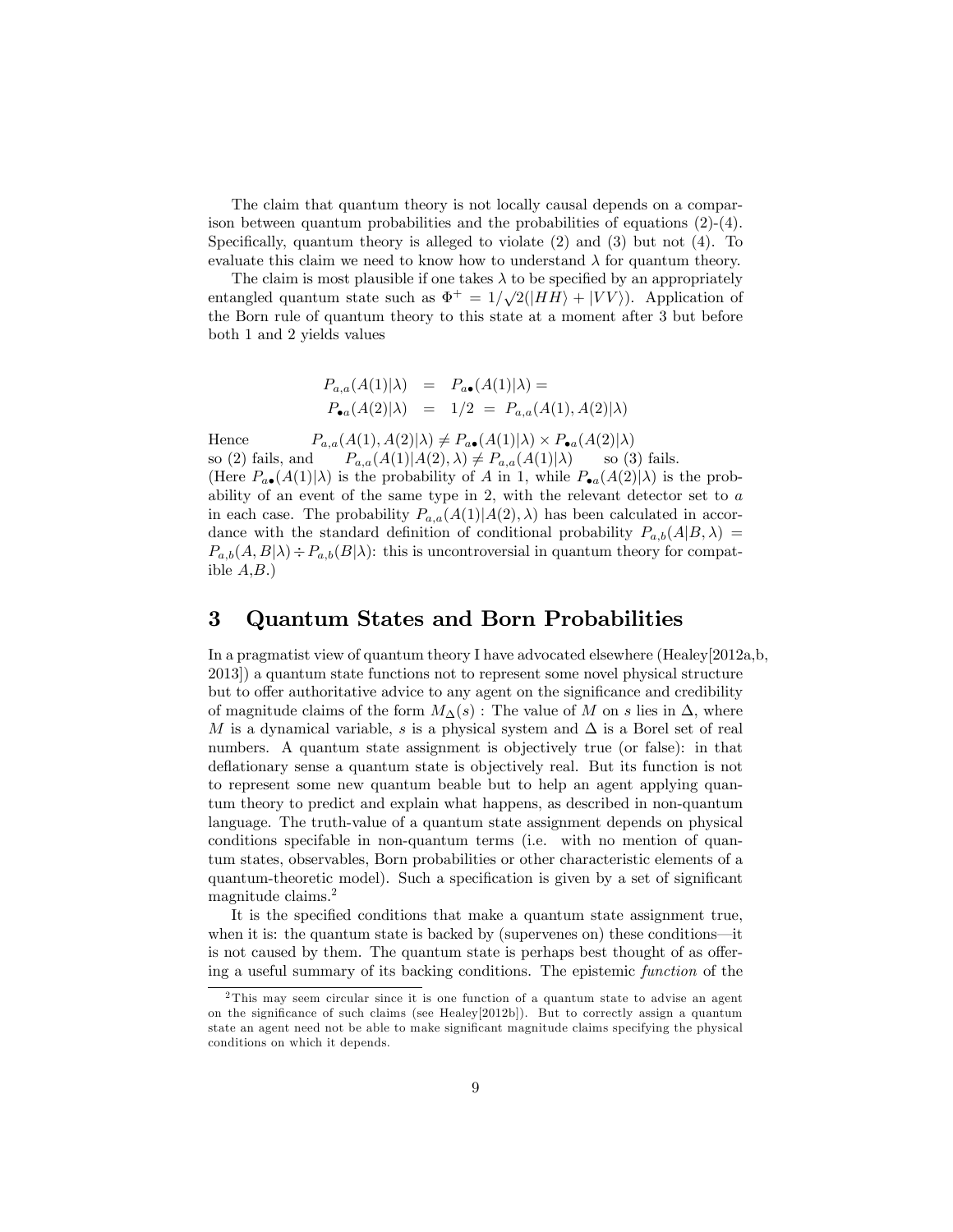quantum state must be clearly distinguished from its non-epistemic, physical grounds. An agent may be warranted in assigning a quantum state even while ignorant of exactly what physical conditions back that assignment. An assignment may be justified restrospectively by appeal to the success of predictions made on its basis. It is because it is often difficult fully to articulate the specific physical conditions backing a quantum state assignment that the application of quantum theory requires skill extending beyond the ability to manipulate the quantum formalism. But the absence of precise rules for applying it in no way distinguishes quantum theory from classical physics. A precise formulation of quantum theory may be given without using 'measurement' or any other of Bellís proscribed words to formulate the Born rule or any physical "collapse" postulate. It does not detract from this precision that agents applying the theory must assign quantum states to systems without being able precisely to specify the physical conditions backing that application.

Quantum states are relational on this interpretation. The primary function of Born probabilities is to offer an agent authoritative advice on how to apportion degrees of belief concerning significant magnitude claims which the agent is not currently in a position to check. It follows that a system does not have a unique quantum state. For when agents (actually or merely hypothetically) occupy relevantly different physical situations they should assign different quantum states to one and the same system, even though these different quantum states are perfectly objective. Each will consequently assign different Born probabilities to a single claim  $M_{\Delta}(s)$  about a system s in a given situation. These different probabilities will then be equally objective and equally correct. This feature of the interpretation will prove crucial in what follows.

Local Causality presupposes that quantum theory attaches probabilities to values of local beables in regions 1,2. But quantum theory is not a stochastic theory which at each moment attaches a unique probability to a future event. The Born probabilities it supplies are for physically situated agents to adjust their credences in magnitude claims whose truth values they are not in a position to determine. Though objective, Born probabilities are not beables postulated by quantum theory, intended to specify physical chances. Their function is to guide the beliefs of users of the theory, not to represent physical reality. It is for an agent applying the theory to attach probabilities by applying the Born rule to a quantum state appropriate to that agent's physical (and specifically spatiotemporal) location. Guidance is required only because there are physical limits on the information that is accessible from an agent's physical situation. Now the structure of relativistic space-time imposes strict limits on accessible information, assuming physical processes propagate only within the forward light cone. This means that space-like as well as time-like separated agents face different informational limitations, and so require guidance tailored to their different physical situations.

The relational nature of quantum states and Born probabilities raises a problem in applying Bell's *Local Causality* condition to quantum theory. Bell and others apparently understand (1a) to contain two expressions, each intended to represent a single local magnitude—the probability of  $A$ . Quantum theory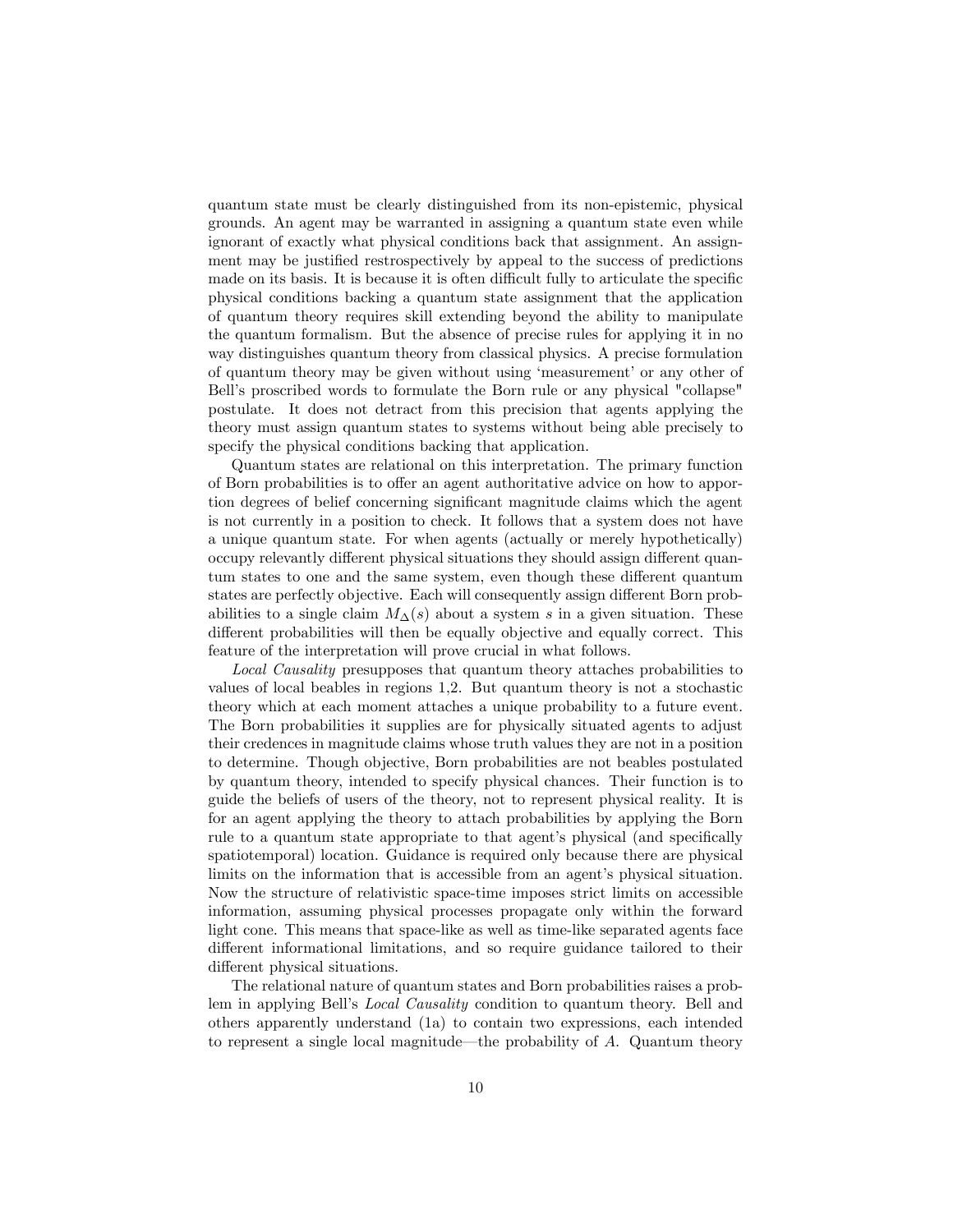does not attach a unique probability to each value of a local beable that it acknowledges in a later space-time region. We saw in section 2 that it is necessary to specify when (at what moment before 1) a theory is supposed to attach a probability to  $A$  in (1a). We have now seen that quantum theory attaches a probability relative to the physical situation of a hypothetical agent of limited capacity, in need of advice before forming credences about selected magnitude claims. An idealized representation of that agent's situation in relativity is by a segment of a time-like world-line, along which the agent's situation changes with the passage of proper time. So quantum theory attaches probabilities not in the Örst instance at moments of time, but at space-time points.

In many circumstances this will be a distinction without a difference. If  $p_1, p_2$  are distinct points on  $\sigma$  (see figure 2), one can formally distinguish the probability attached at  $p_1$  of some local beable  $A$  in region 1 from its probability attached at  $p_2$ : but the values of these magnitudes will be equal in this scenario. Moreover, each of these probabilities is independent of whether one considers  $\sigma$  part of moment t or of moment t<sup>\*</sup>. But the probability of A attached at p  $(p \varepsilon \sigma)$  is not the same magnitude as the probability of A attached at  $q$  ( $q \varepsilon \tau$ ), and there are applications of quantum theory in which these magnitudes have different values.

One such application is to the EPR-Bell scenario depicted in figure 3, where  $a,b$  are now assumed to occur later than t. Consider time-like world-lines of two hypothetical agents, Alice and Bob: Alice's world line is confined to the light cone of 1, while Bob's is confined to the light cone of 2. Suppose that physical conditions in the overlap of their backward light cones determine that Alice and Bob would be correct to assign a quantum state to each pair of emitted photons as follows:

i) at every moment on Alice's world-line prior to 1 the pair is assigned polarization state  $\Phi^+$ , and

ii) at every moment on Bob's world-line prior to 2 the pair is assigned polarization state  $\Phi^+$ .

Consider a class of pairs in which the outcome of a measurement of photon polarization in 2 is  $B$  (i.e.  $R$ -photon recorded as polarized parallel to the  $b$  axis). This outcome backs the assignment at any point on Bob's world-line later than 2 but not 1 of polarization state  $|B\rangle$  to the corresponding L-photons whose polarization is recorded in 2: the consequent Born probability for such a photon to be recorded as having polarization parallel to the *a*-axis is therefore  $P_a^{|B\rangle}(A) =$  $|\langle A|B\rangle|^2$ . This is the probability quantum theory attaches at q to that record. By contrast, the probability  $P_{a,b}^{\Phi^+}(A) = P_a^{\Phi^+}(A)$  quantum theory attaches at point p to that same record is given by application of the Born rule to quantum state  $\Phi^+$ , namely  $\frac{1}{2}$ . Only when the angle between a,b is  $\pi/4$  does quantum theory attach a unique value to "the" probability at  $t^*$  for an L-photon in this class to be recorded as having polarization parallel to the a-axis.

Quantum theory does attach a unique value  $(\frac{1}{2})$  to the probability  $P_{a,b}^{\Phi^+}(A)$  =  $P_a^{\Phi^+}(A)$  at t for an L-photon to be recorded as having polarization parallel to the  $a$ -axis. The probability at each point of  $t$  is calculated by applying the Born rule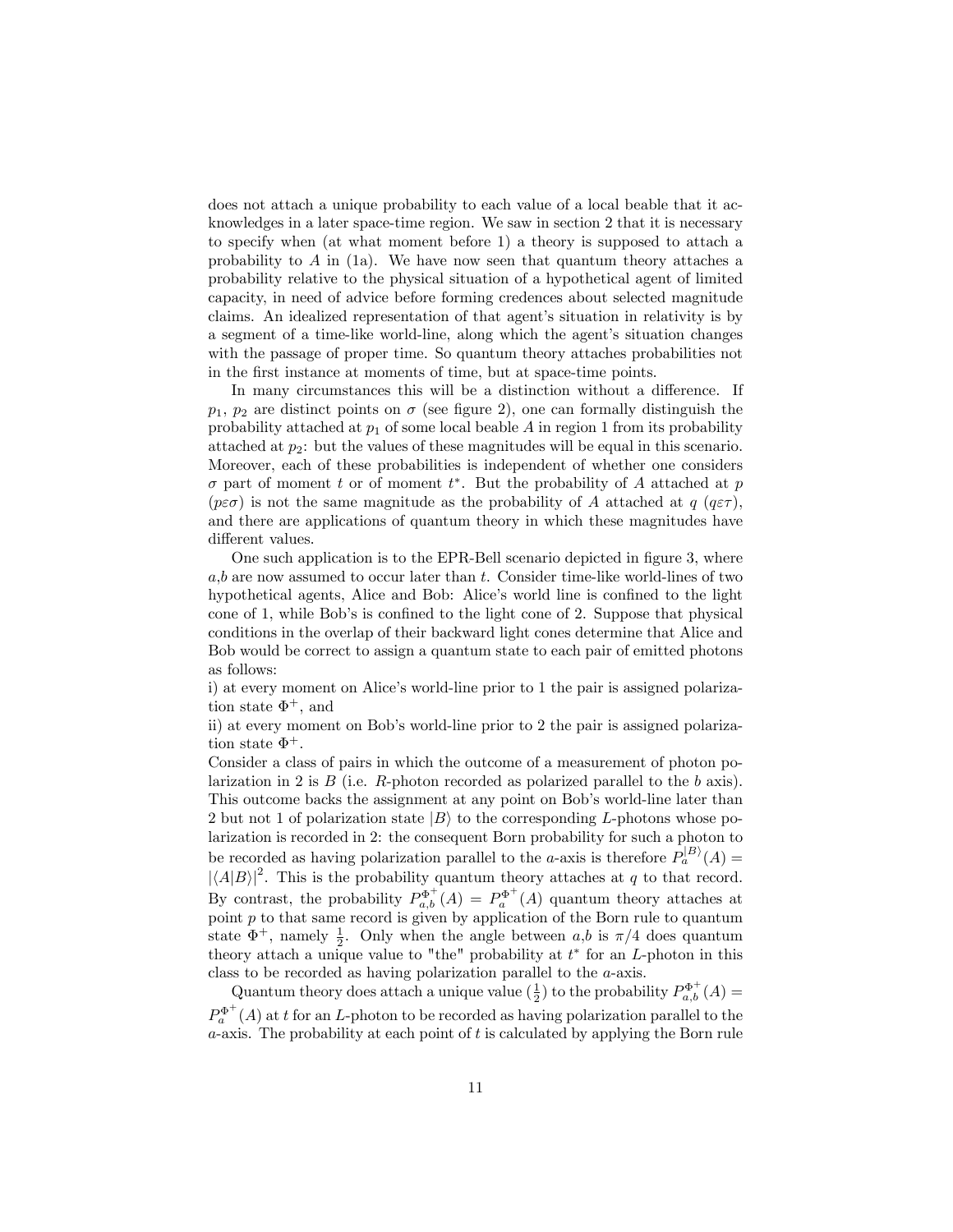to the quantum state  $\Phi^+$  correctly assigned at that point. But quantum theory also attaches a unique value at t to the *conditional* probability  $P_{a,b}^{\Phi^+}(A|B)$  =  $|\langle A|B\rangle|^2$ , which equals  $\frac{1}{2}$  only if the angle between a,b is  $\pi/4$ . The standard way of understanding a conditional probability like  $P_{a,b}^{\Phi^+}(A|B)$  is through the equation

$$
P_{a,b}^{\Phi^+}(A|B) = \frac{P_{a,b}^{\Phi^+}(A,B)}{P_{a,b}^{\Phi^+}(B)}
$$
(5a)

often taken as a definition of conditional probability, and still well defined in quantum theory since  $A,B$  are compatible (they are represented by commuting projection operators). Here the joint probability  $P_{a,b}^{\Phi^+}(A, B)$  follows from application of a version of the Born rule generalized to apply to such a set of compatible properties.

The function of a conditional probability magnitude like that on the left of  $(5a)$  is to guide an agent's conditional credence: her degree of belief in A, assuming B. This contrasts with the function of the probability magnitude  $P_{a,b}^{\Phi^+}(A) = P_a^{\Phi^+}(A)$ , which is simply to guide an agent's credence in A. These are two different magnitudes, with two different functions. At  $t$  each of Alice and Bob should have credence  $\frac{1}{2}$  in A, but conditional credence  $|\langle A|B \rangle|^2$  in A, assuming B. Quantum theory, in this pragmatist view, denies that there is any single probability of  $A$  at  $t$ .

Where does this leave *Local Causality*? Note first that in this pragmatist view, quantum theory acknowledges no relevant beables in region 3 of figure 3: the state  $\Phi^+$  is not a beable, and the conditions that back it are not present in region 3. So conditionalizing on  $\lambda$  in equations such as  $(1) - (4)$  is at best vacuous for quantum theory.

Apparently assuming the uniqueness of each of "the probabilities attached to values of local beables in a space-time region 1", Bellís ([2004], pp. 239- 40) formulation imposes the condition that this not be *altered* "by specification of values of local beables in a space-like separated region 2...". Read in this way, quantum theory would fail to satisfy this condition if there were a unique probability magnitude attached to each (measurable set of) values of some local beable in 1 for which it offered two distinct estimates, where the estimate neglecting values of local beables in 2 is altered, and typically improved, by a second estimate that specifies these values. But we have seen that in this view of quantum theory it is not the function of Born probabilities to provide estimates of any such unique probability magnitude, either at  $t$  or at  $t^*$ . So on this reading quantum theory cannot fail to be a locally causal theory—not because it satisfies *Local Causality* but because that condition is simply inapplicable to quantum theory. The same analysis applies to *Local Causality<sub>SU</sub>*. The conditions of statistical and functional redundancy both assume uniqueness of the probability of A in region 1—presumably the probability  $P_{a,b}^{\Phi^+}(A|B)$ —for whose specification  $b$  but not  $B$  proves redundant.

One may object that this conclusion rests entirely too much weight on Bellís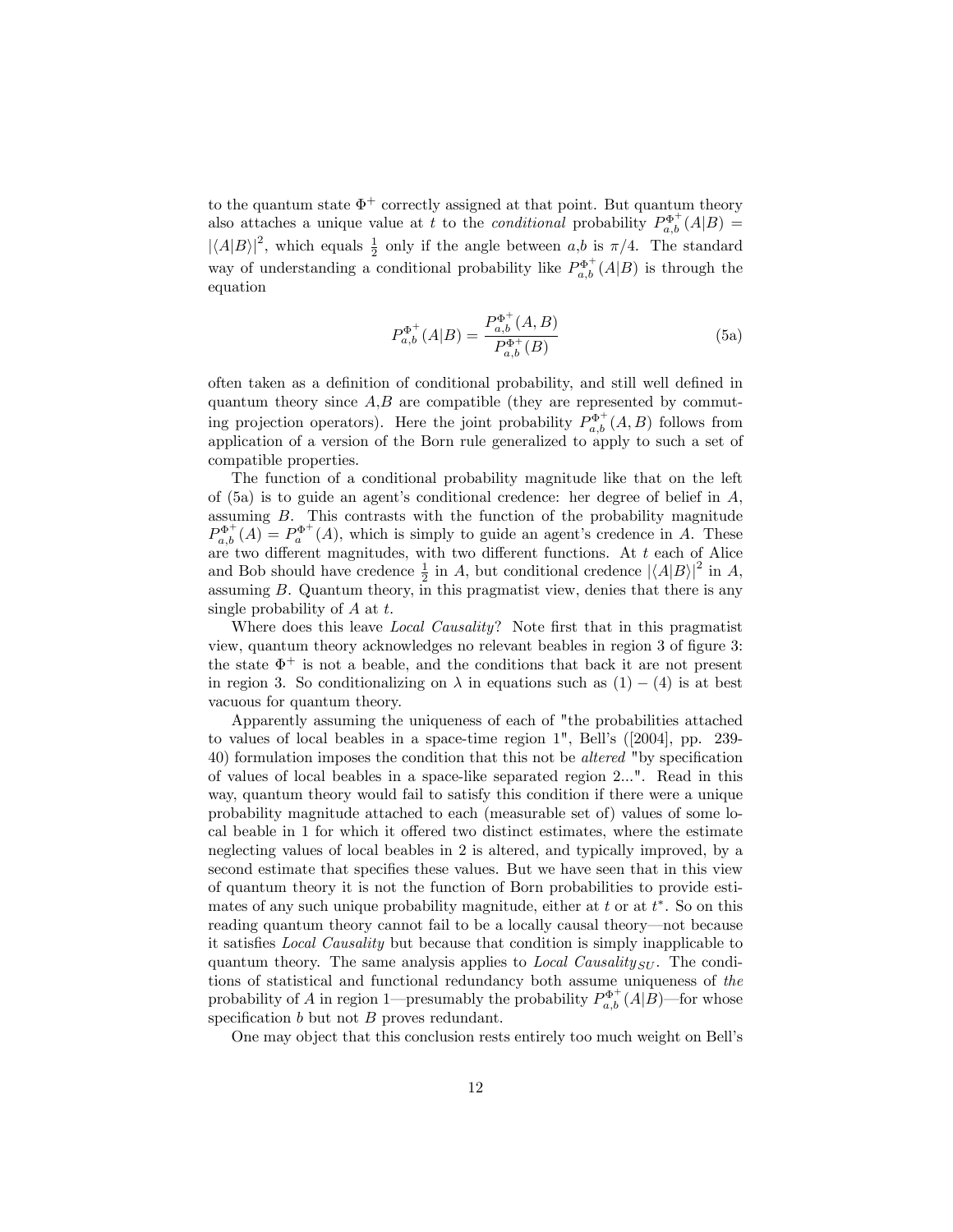choice of the word 'altered' in his formulation of *Local Causality*. Indeed, he did not use this word in his first published formulation of a local causality condition ([2004], p.54). To some this may suggest an alternative reading of Local Causality which merely requires in this scenario that the values of  $P_{a,b}^{\Phi^+}(A|B)$ ,  $P_a^{\Phi^+}(A)$ be equal even when it is allowed that these Born probabilities do not have the function in quantum theory of providing alternative estimates for a single magnitude—the probability of A in region 1. Read in this way, Bell's condition of Local Causality is not satisfied by quantum theory in this pragmatist view.

But even when Bell ([2004], p.54) Örst formulated a local causality condition, he introduced it as a natural generalization of a condition of local determinism to stochastic theories that (at each moment) uniquely specify not the subsequent values of local beables but their *probability distributions*. In such a theory  $P_{a,b}^{\Phi^+}(A|B)$ ,  $P_a^{\Phi^+}(A)$  must be regarded as alternative theoretical specifications of a unique probability distribution, differing (if at all) only when the former provides the better estimate since it is based on additional (surprisingly) relevant information. That is why I do not find this alternative reading plausible. But in the end it is unimportant whether one understands the condition of Local Causality to be violated by quantum theory (including relativistic quantum field theory) or simply inapplicable to that theory. As the next section will show, on neither understanding does quantum theory conflict with the intuitive principle on which Bell based that condition.

## 4 Counterfactuals and Causation

Suppose Alice and Bob agreed that when far apart (space-like separated) each would measure the polarization of a different photon from an entangled pair in state  $\Phi^+$  along an axis selected randomly at a for Alice, b for Bob. They have repeated this many times on many pairs and amassed robust statistics of their outcomes. While the statistics in the data depend counterfactually on  $\Phi^+$ , this dependence is not physical since  $\Phi^+$  does not describe the condition of the photon pair, in this pragmatist view. But other conditions in the physical world make this the right polarization quantum state for Alice and Bob to ascribe to their photon pairs. These conditions may be expressed by true, significant magnitude claims about physical systems involved in the emission of the pairs. The statistical patterns in the data physically depend on these backing conditions. Different conditions, backing a different polarization state  $\Psi$ , would almost certainly have resulted in different patterns of outcomes.

The statistics collected by Alice and Bob display striking correlations. While Alice's relative frequency of parallel and orthogonal outcomes is independent of  $b$ and Bobís relative frequency of parallel and orthogonal outcomes is independent of a, the relative frequency of Aliceís parallel and orthogonal outcomes is not generally independent of Bob's outcome for fixed b. Indeed, if one idealizes their results, then if  $b = a$  there is a perfect correlation between Alice's and Bob's outcomes—her photon's polarization is recorded as parallel to this axis if and only if his is. All these patterns of correlation are correctly predicted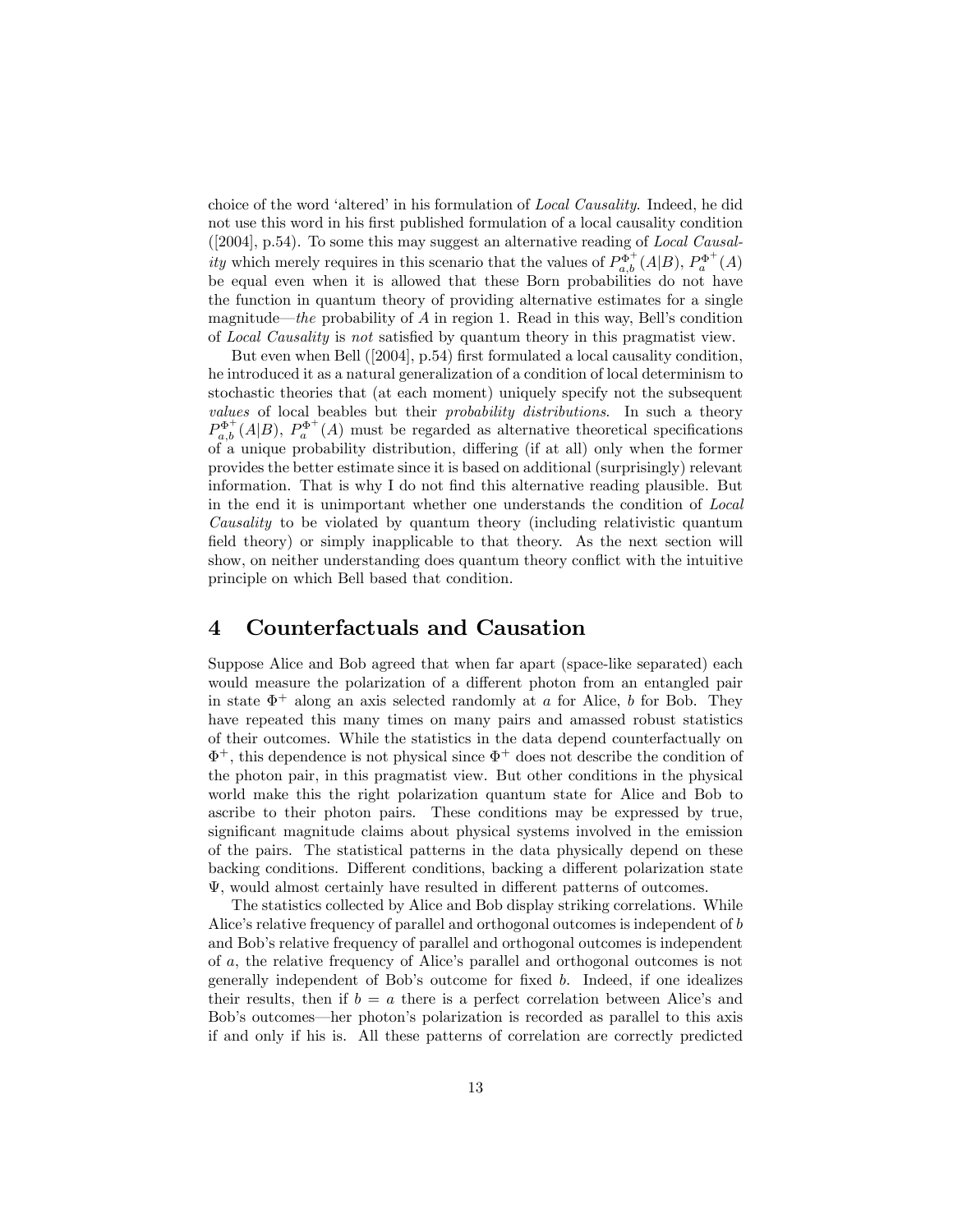by quantum theory. The statistical patterns in their data are just what anyone accepting quantum theory should expect on the basis of the Born probability distributions  $P_{a,b}^{\Phi^+}(A, B)$  for state  $\Phi^+$  (which each of them correctly ascribed to each pair prior to his or her measurement).

By itself this is not enough to constitute an explanation of their data, any more than the falling barometer suffices to explain the storm it gives us reason to expect. What it leaves out is an account of what those patterns depend on. The settings  $a,b$  depend on whatever physical processes set the orientations of the polarization detectors: The correlations also counterfactually depend on physical conditions backing state  $\Phi^+$ . When those conditions make  $\Phi^+$  the correct state to assign to the photon pairs, these counterfactual dependencies suffice to explain the correlations at settings a,b. But for generic a,b,  $P_{a,b}^{\Phi^+}(A|B) \neq P_a^{\Phi^+}(A)$ and  $P_{a,b}^{\Phi^+}(B|A) \neq P_b^{\Phi^+}(B)$  even when those processes and conditions are fixed. This indicates a further mutual counterfactual dependence between the physical outcomes  $A, B$ . Arguably, Bob can explain Alice's statistics by citing her outcome  $A$  as counterfactually dependent on his outcome  $B$ , while she can explain Bob's statistics by citing his outcome  $B$  as counterfactually dependent on her outcome  $A<sup>3</sup>$ . It is by appeal to such counterfactual dependencies that (actual or merely hypothetical) physically situated agents can explain the observed statistics by applying quantum theory locally to show both that they were to be expected and what they physically depend on.

But the patterns of correlation in Alice and Bob's data successfully predicted by quantum theory seem to cry out for a *causal* explanation<sup>4</sup>. The setting events a,b and events in the overlap of the backward light cones of 1,2 involved in preparation of state  $\Phi^+$  are naturally considered causes of these patterns, but they leave unexplained the residual mutual counterfactual dependence of A,B. This has convinced many that the observed correlations themselves manifest some kind of space-like causal influence or interaction linking space-like separated events (as are events in regions 1 and 2). Why doesn't the explanation quantum theory offers simply show the world is non-local by revealing the nature of that link? Isnít the counterfactual dependence manifested by the failure of (Factorizability) in state  $\Phi^+$  simply causal dependence?

$$
P_{a,b}(A,B) = P_a(A) \cdot P_b(B) \tag{Factorizability}
$$

Bertrand Russell was famously skeptical about the status of causation in fundamental physical theory, and so are many contemporary philosophers. But there is an influential approach to causation in science that squares nicely with a pragmatist view of quantum theory. To introduce this approach, recall Bellís remark:

 $3A$  companion paper will offer such an argument as well as a possible response. I am presently inclined to endorse the argument and to conclude that these are indeed explanations, however shallow.

<sup>&</sup>lt;sup>4</sup>When Bell ([2004], p.152) says "The scientific attitude is that correlations cry out for explanation", the context makes clear that this is the kind of explanation he has in mind. He there argues that correlations violating (Factorizability) are "locally inexplicable. They cannot be explained without action at a distance" (p.153).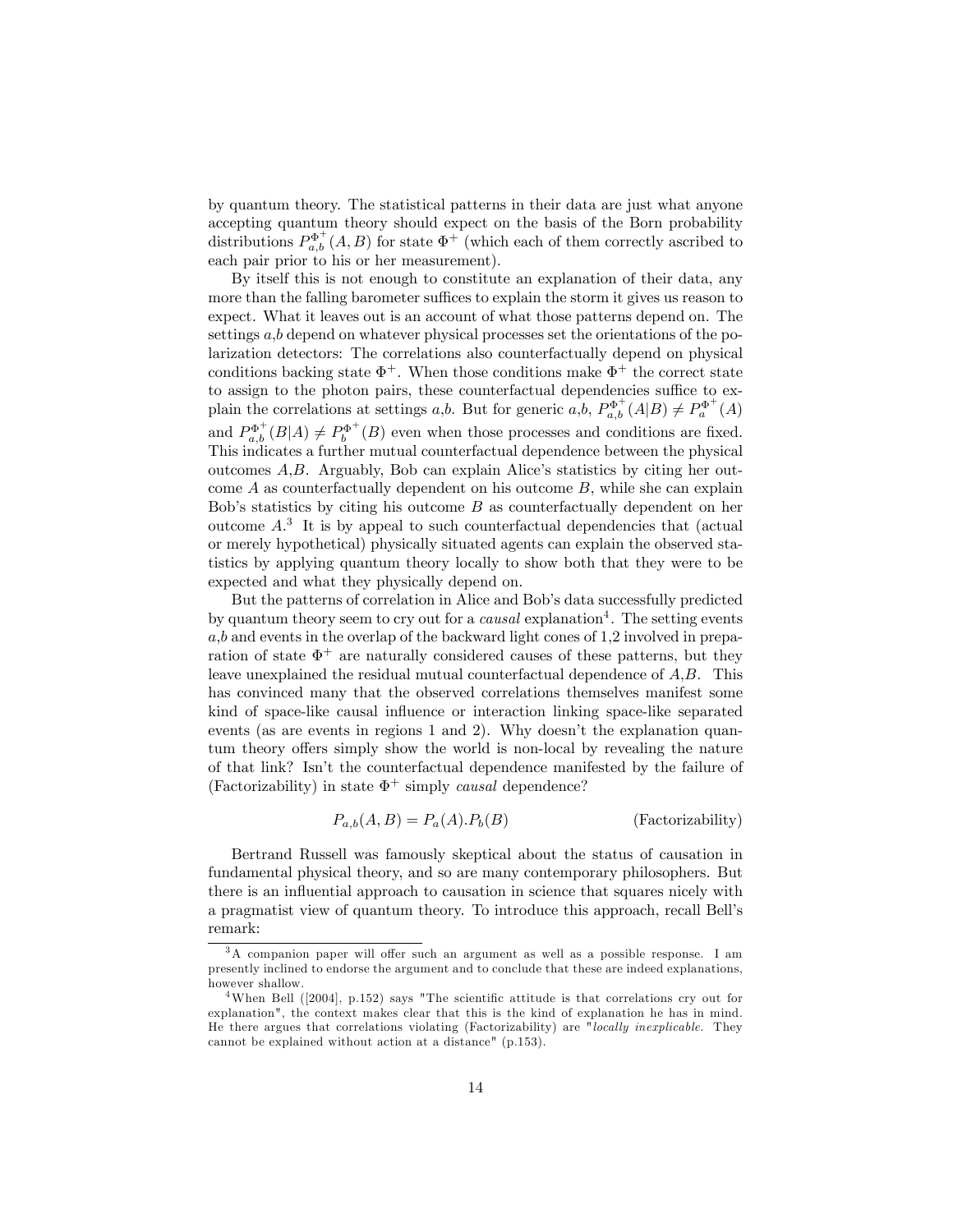We cannot know what would have happened if something had been different. ... Physical theories are more amenable in this respect. We can calculate the consequences of changing free elements in a theory, be they only initial conditions, and so explore the causal structure of the theory. ([2004], p.101)

Bell made this remark in the course of a characteristically sensitive investigation of what it means to consider an element of a theory free. He clearly regards initial conditions as freely specifiable when building a certain kind of theoretical model of a physical system. It may be that these initial conditions are also subject to external control by a skilled experimenter who constructs such a system. But even if this is not so (consider a model of galaxy formation) the theoretician may freely choose one set of initial conditions rather than another even after deciding how to model a kind of physical system. For a system modeled by deterministic equations, the theoretician may choose to specify final or intermediate rather than initial conditions. That such a choice seems unnatural is a sign that it is made with a nod to the experimentalist or other agent, whose choices are more limited in this respect.

Bell is particularly concerned in this article to establish the freedom of polarizer settings in an EPR-Bell scenario. He notes that from the theoretician's point of view, whether such an element is considered free may depend on what he has decided to model: an element considered free when modeling one system will no longer count as free when that system is expanded to include these elements in the model. Here an element is free if it is exogenous to the system being modeled: Bell's examples are external fields and sources. But, as he notes, these

are invoked to represent experimental conditions. They also provide a point of leverage for "free-willed experimenters".  $([2004], p.101)$ 

Again the theoretician's freedom is influenced if not constrained by what kinds of interventions in the system are available to an experimenter. This is where causal considerations become relevant to theoretical models. When exploring the consequences of changing exogenous elements of a model the theoretician naturally focuses on those elements he views as potential levers for intervention, even when no such intervention is contemplated or even physically possible. These are the elements whose variation enables him to explore the causal structure of the theory. At least for a deterministic model, they include initial, but not final, conditions.

Interventionist approaches to causation are now prominent in the medical and social sciences, and their philosophical foundations have been extensively explored. They are motivated not by the desire to analyze the causal relation in counterfactual or other terms but to systematize our understanding of the interplay between prior causal assumptions and theoretical (especially probabilistic) scientific models. The causal structure of a model is to be investigated by considering the consequences of hypothetical external interventions, themselves characterized in explicitly causal terms. Quantum theory supplies us with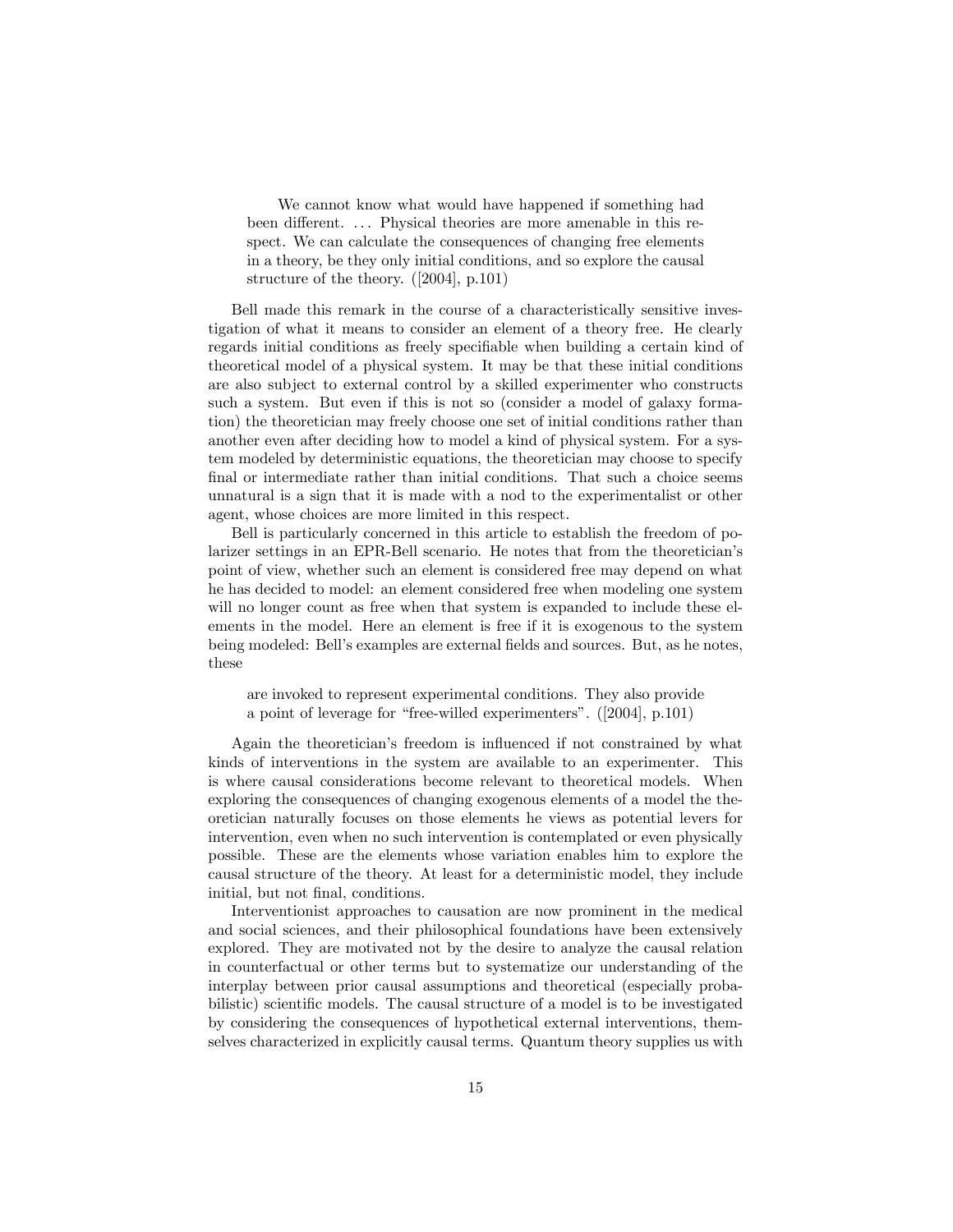probabilistic models of systems that display "non-local" correlations, so we can explore their causal structure by isolating points where intervention is possible and seeing what would follow from such intervention.

Consider how quantum theory models a 2-photon system in state  $\Phi^+$  described in section 2 in the scenario depicted in figure 3.  $\Phi^+$  is the initial (polarization) state of the system, and Bell may well have regarded it as a free variable, subject to external intervention. One who denies that the quantum state is a beable must look elsewhere for physical initial conditions—to the claims that back this state assignment. These are indeed subject to external intervention: an experimenter could have prepared a different quantum state  $\Psi$ . Some such interventions would have altered the Born probabilities  $P_a^{\Phi^+}(A)$ ,  $P_b^{\Phi^+}(B)$  of outcomes  $A, B$  in 1, 2: so some event described by a claim backing state assignment  $\Phi^+$  counts as a probabilistic common cause of those outcomes.

The polarizer settings are free variables in the model: events  $a, b$  are within an experimenterís control, which he may, for example, delegate to a quantum random number generator. So too are the relevant aspects of the initial state of each detector and its environment, though there will be no need to consider interventions on these: it is necessary only to assume that they are adjusted so as to record coincident outcomes in 1, 2 often enough to collect extensive records to compare against predicted Born probabilities.

For each assignment of initial quantum state and choice of polarizer settings, quantum theory yields a probability distribution over four "fine-grained" quantum models, each of which includes a different combination of outcomes in 1, 2: these outcomes are omitted in a "coarse-grained" model. Quantum theory functions not to predict a particular combination of outcomes (as specified in a fine-grained model) but to advise a situated agent like Alice and Bob on what statistical distribution of these combinations to expect, given a choice of polarizer settings and assignment of a particular initial quantum polarization state.

This means that the actual outcomes recorded for a pair in 1, 2 are elements in some fine-grained model and so are not exogenous to the quantum modeling structure. They appear neither in the coarse-grained model nor in all the finegrained models. But the application of quantum theory here presupposes that some outcomes are recorded, and that in each instance of coincident records the unique actual outcome pair is represented in exactly one fine-grained model. Since the values of the variables  $A, B$  are represented as fixed elements in finegrained quantum models, they are not exogenous, and so they are not free elements even in the broad sense implicit in the theoretician's use of quantum theory. Nor are they subject to any physically possible intervention.

How could one try to make sense of an intervention on  $B$  with respect to  $A$ or vice versa? Certainly no alternative action of Alice, Bob or other agent could set the value of A or B without disrupting the system involved in the EPR-Bell scenario itself (e.g. by preparing a different quantum state). In particular, choosing to measure a different polarization component would not have this effect. Quantum theory itself provides no resources on which one can draw to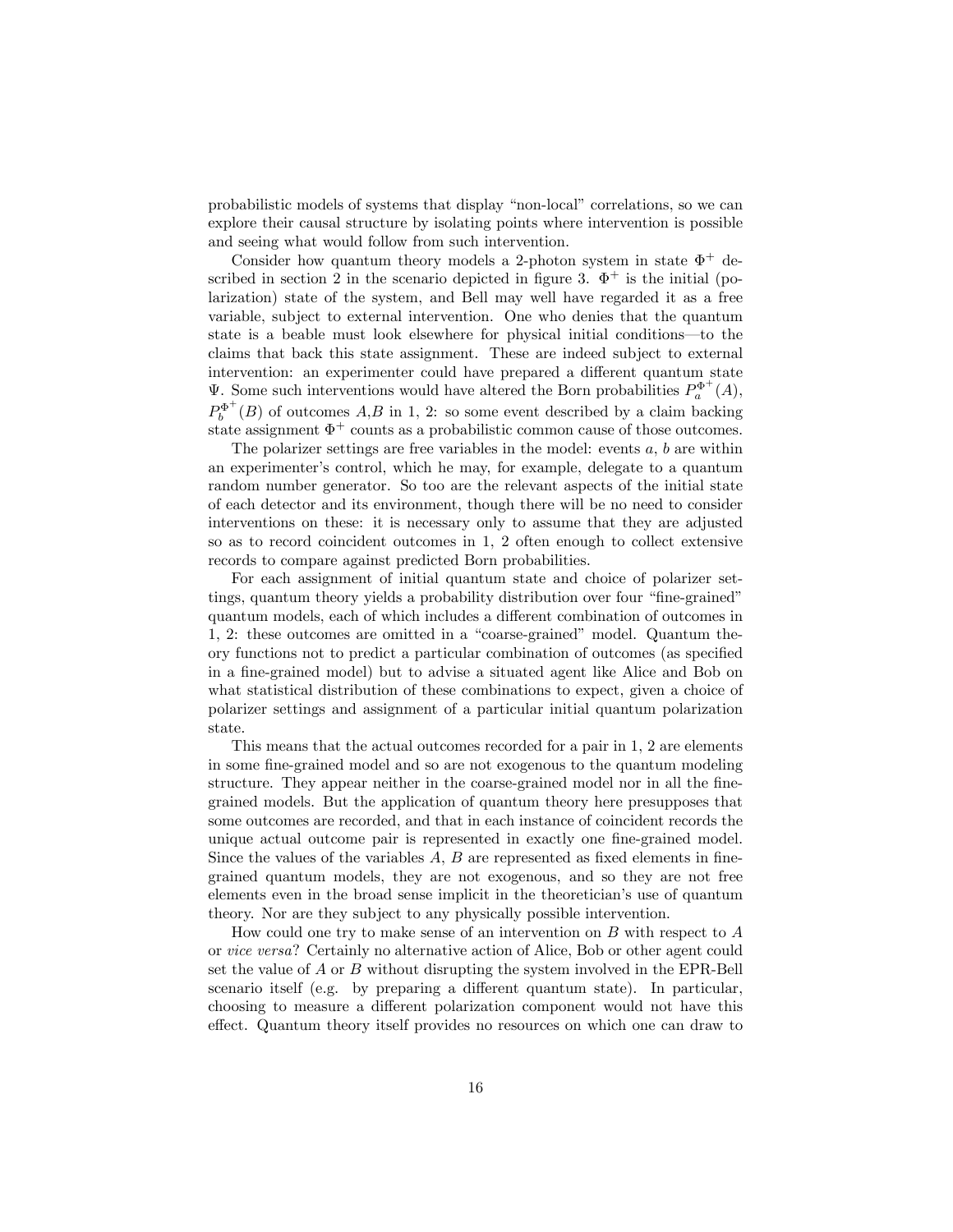make sense of an intervention capable of changing the outcome of Alice's or Bob's measurement of a fixed component of polarization.

If it does not make sense to speak of an intervention in a system capable of making the antecedent of a counterfactual conditional true, then this is not a causal counterfactual. Consider an ideal case in which  $b = a$ , so that  $P_{a,b}^{\Phi^+}(A_{Alice}|A_{Bob}) = 1$ . Any agent in a position to assign state  $\Phi^+$  should then endorse the counterfactuals  $(Same)$ ,  $(Same^*)$ :

(Same) Had Bob recorded the opposite outcome then Alice would have also.

(Same<sup>\*</sup>) Had Alice recorded the opposite outcome then Bob would have also.

But the literature on causal modeling shows how important it is to distinguish between conditioning and intervening when assessing such counterfactuals and the conditional probabilities on which they depend. The probability of Y conditional on the value of  $X$  is in general different from the probability that Y would have if an intervention had set  $X$  to that value. Only if the probability distribution  $P_{a,b}^{\Phi^+}(A_{Alice}|A_{Bob})$  is invariant under a suitable intervention that sets  $A_{Bob}$  would (*Same*) express a causal counterfactual.<sup>5</sup> More generally, to use the fact that  $P_{a,b}^{\Phi^+}(A|B) \neq P_a^{\Phi^+}(A)$  to argue for a causal connection between A and B, one must show that this inequality remains invariant under suitable interventions on B. But that issue cannot even be raised unless such an intervention makes sense.

In his sophisticated discussion of what the possibility of intervention requires, Woodward ([2003], pp.130-3) argues that an intervention must be conceptually possible, though it need not be physically possible. He considers a case in which an event  $C$  that is a potential locus of intervention occurs spontaneously in the sense that it has no causes. He argues that even in this case one can make sense of an intervention on C. This suggests that one might make sense of the idea that an intervention in the EPR-Bell scenario is capable of making true the antecedent of  $(Same)$  or  $(Same^*)$  in the case under consideration.<sup>6</sup> I cannot see how to do so on the present pragmatist view of quantum theory. But the following argument that  $(Same)$ ,  $(Same^*)$  are not causal counterfactuals assumes only that it makes sense to intervene on B if and only if it makes sense to intervene on  $A$ —a natural assumption in the light of Lorentz invariance.

Either interventions on  $B$ ,  $A$  are both (conceptually) possible or neither intervention is possible. If neither intervention is possible, then interventionist conditional probabilities such as  $P_{a,b}^{\Phi^+}(A_{Alice}|do[A_{Bob} = x_i])$  are not welldefined, depriving counterfactuals  $(Same)$ ,  $(Same^*)$  of a significant causal reading. In that case no-one accepting quantum theory should take either  $(Same)$  or  $(Same<sup>*</sup>)$  to establish a causal connection between Alice's and Bob's outcomes.

<sup>&</sup>lt;sup>5</sup>Pearl ([2009], p.70) would express such stability in the form  $P_{a,b}^{\Phi^+}(A_{Alice}|A_{Bob})$  =  $P_{a,b}^{\Phi^+}(A_{Alice}|do[A_{Bob} = x_i])$ , in which  $do[A_{Bob} = x_i]$  represents an intervention setting the value of  $A_{Bob}$  to  $x_i$ .

 $6$ Hausman and Woodward  $(1999, 2004)$  reject this suggestion, arguing that a distinction between intervening on  $X$  with respect to  $Y$  and acting directly on both  $X$  and  $Y$  cannot be drawn in this case. But their argument for this conclusion depends on controversial assumptions not shared by the present pragmatist view of quantum theory.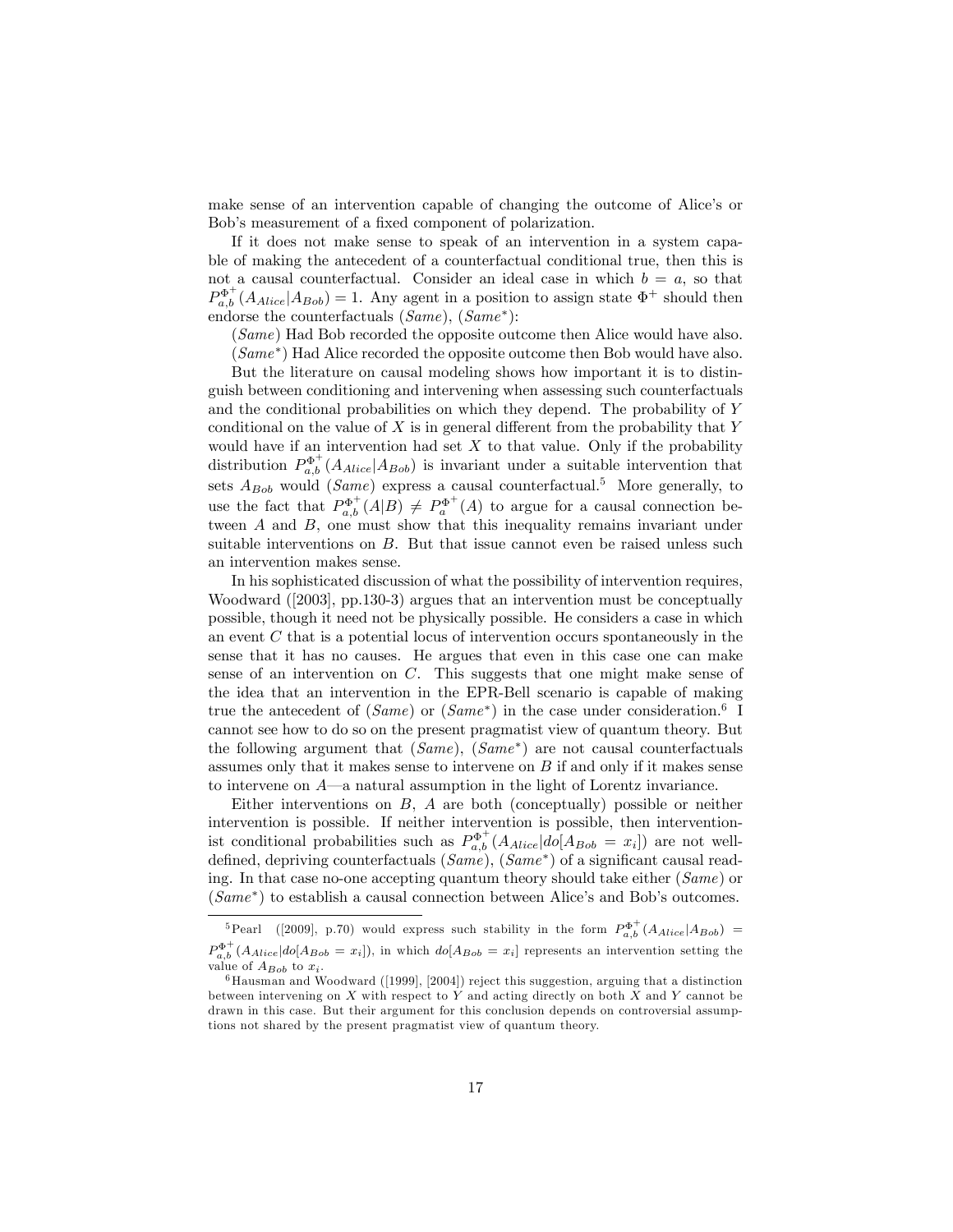Instead, suppose interventions on  $B$ ,  $A$  are both (conceptually) possible. Woodward ([2003], p.98) states necessary and sufficient conditions for  $I$  to be an intervention variable for  $X$  with respect to  $Y$ . These include

I acts as a switch for all the other variables that cause X.

 $(12)$  That is, certain values of I are such that when I attains those values,  $X$  ceases to depend on the values of other variables

that cause  $X$  and instead depends only on the value taken by  $I$ .

Let X be a variable with values 0,1 according as Bob gets outcome  $A_{Bob}^{\shortparallel}$ ,  $A^{\perp}_{Bob}$  respectively, and Y be a variable with values 0,1 according as Alice gets outcome  $A_{Alice}^{\shortparallel}$ ,  $A_{Alice}^{\perp}$  respectively for their space-like separated measurements of polarization along axis a in state  $\Phi^+$ : and assume J is some hypothetical intervention variable for  $X$  with respect to  $Y$  here. Anyone accepting quantum theory should believe the counterfactual conditional (Same) holds of outcomes in the absence of interventions. It does not follow that any agent accepting quantum theory should believe  $X$  causes  $Y$ , since neither the counterfactual nor the conditional probability on which it depends need remain stable under intervention on  $X$  with respect to  $Y$ , and the physical impossibility of intervening on  $X$  leaves it quite unclear how to decide whether it does. Nevertheless, assuming such stability, the (conceptual) possibility of an intervention on X with respect to  $Y$  would establish that  $X$  is a cause of  $Y$ .

Applied to  $(Same^*)$ , a parallel argument assuming an intervention on Y with respect to  $X$  should convince anyone accepting quantum theory that Y causes the corresponding value of  $X$ . However if  $Y$  is indeed a cause of  $X$ then, since  $J$  was assumed to act as a switch,  $(12)$  implies that  $X$  ceases to depend on  $Y$ , so an intervention on  $X$  will not change the value of  $Y$ . But if intervening by changing Bob's outcome does not change Alice's outcome then the counterfactual dependence (Same) does not imply a corresponding causal dependence. The assumption that it is possible to intervene by changing Bob's outcome implies that Alice's outcome is causally independent of Bob's. But if it is not possible so to intervene then (Same) cannot be given a causal reading. By symmetry of reasoning, nor can  $(Same^*)$ . Therefore the counterfactuals  $(Same)$ ,  $(Same^*)$  are not causal.

The argument for this conclusion assumed a symmetry condition on any (conceptually) possible interventions on outcomes  $A,B$  that comports with Lorentz invariance if 1,2 are space-like separated. It does not exclude  $A_{Bob}$  as a cause of  $A_{Alice}$ , or  $A_{Alice}$  as a cause of  $A_{Bob}$ , when these events are time-like separated. But to establish some direct causal relation between time-like separated events such as  $A_{Bob}$  and  $A_{Alice}$  one would first have to make sense of an intervention on one with respect to the other, and then provide reasons to believe that the conditional probability of one on the other remains invariant under such intervention. I see no reason to believe that can be done. Temporal precedence of cause to effect may help us distinguish cause from effect when we are dealing with a pair of directly causally connected events. But it does not make the earlier of two counterfactually dependent events into a cause of the later if these are not directly causally connected.

On an interventionist approach to causation amenable to a pragmatist in-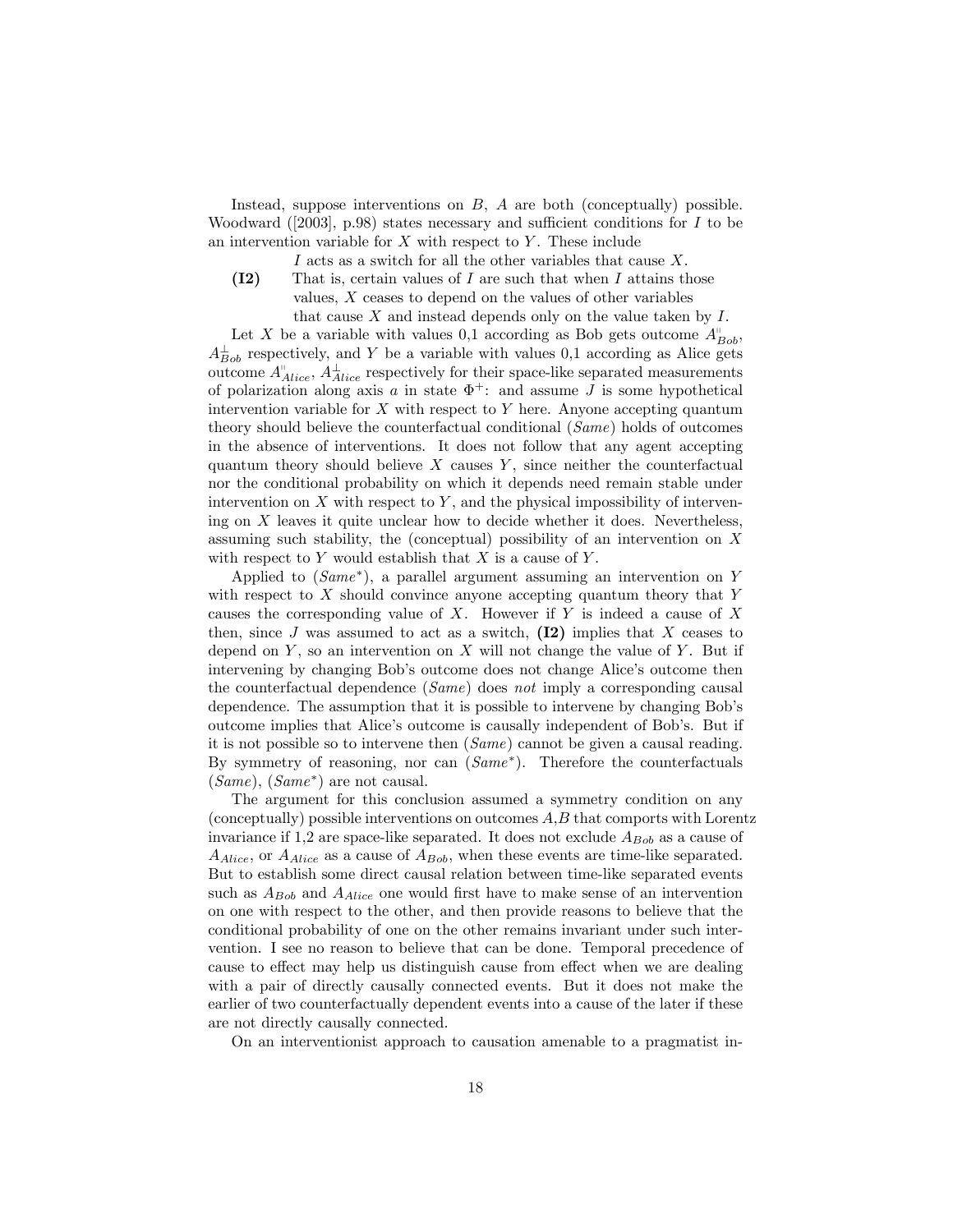terpretation of quantum theory, anyone accepting quantum theory should take some event described by claims backing the assignment of an entangled state such as  $\Phi^+$  to be a common cause of the outcome events recording the polarizations of the photons concerned, whatever the space-time intervals relating these outcome events. She should acknowledge that at least given many such common causes the actual setting of each polarizer is also a cause of the outcome recorded by the corresponding detector. But she should reject the claim that a local setting is a cause of a distant outcome, since in this case there is not even any counterfactual dependence between these events. She should reject any claim of causal dependence among the outcomes, whether these are spacelike or time-like separated. Finally, she should reject any claim of superluminal influence or interaction. Bell's argument based on *Local Causality* establishes no such thing. If you accept quantum theory you have no reason to believe that our world is non-local in any of these senses.

# 5 Microcausality

After arguing that ordinary quantum mechanics fails to satisfy his condition of Local Causality and cannot be embedded in a theory that is locally causal in this sense, Bell ([2004], p.245) considers an alternative expression of the fundamental causal structure of theoretical physics—the requirement of "no signalling faster than light". Already in an earlier paper he had advanced an argument that "ordinary quantum field theory" meets this requirement because of "the usual local commutativity condition" (often called microcausality) that observables localized in space-like separated regions commute. As he there noted ([2004], p.60), that argument rested on assumptions about what we can do. It assumed that by acting in the part of the backward light cone of 1 that does not overlap with that of 2 an agent can control the experimental setting in  $1$  (and specifically the polarization axis  $a$ ) but not the outcome  $A$ , while by acting in the part of the backward light cone of 2 that does not overlap with that of 1 an agent can control the experimental setting in 2 (and specifically the polarization axis b) but not the outcome  $B$ : and it assumed that we can change the Hamiltonian by changing some external fields.

...if the ordinary quantum field theory is embedded in this way in a theory of beables, it implies that faster than light signalling is not possible. In this *human* sense relativistic quantum mechanics is locally causal. ... You may feel that only [this] 'human' version [of local causality] is sensible and may see some way to make it more precise. ([2004], p.61)

But he found this hard to accept

For one thing, we have lost the idea that the correlations can be explained, or at least this idea awaits reformulation. More importantly the 'no-signalling...' notion rests on concepts which are desperately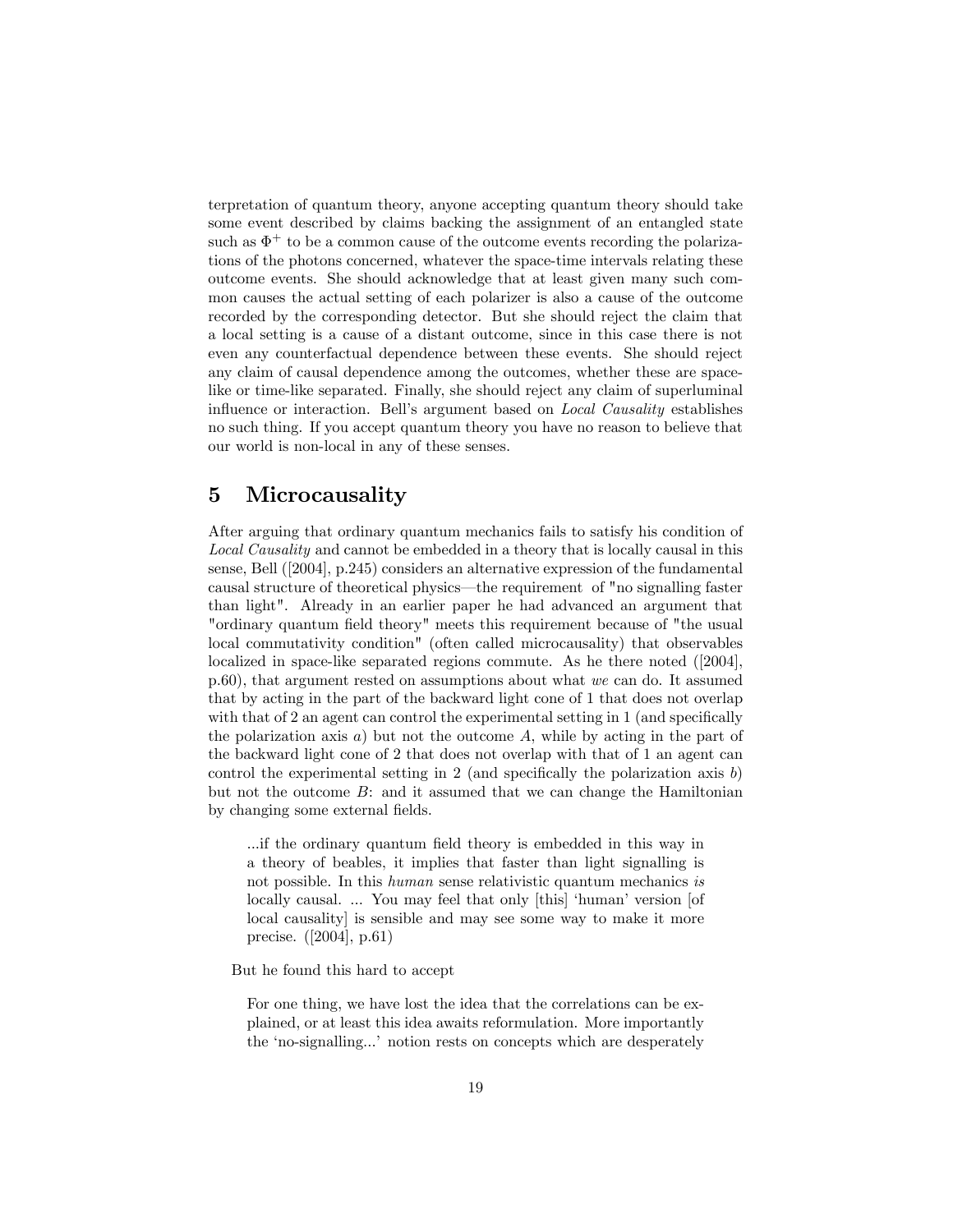vague, or vaguely applicable. The assertion that 'we cannot signal faster than light' immediately provokes the question: 'Who do we think we are?'  $([2004], p.245)$ 

So Bell draws two conclusions:

(i) Despite its connection to a no-superluminal-signalling requirement, microcausality is not justified as an expression or requirement of "the fundamental causal structure of theoretical physics".

(ii)The failure of ordinary quantum mechanics to be locally causal (or even embeddable in a locally causal theory) leaves us with no clear idea of to how to explain correlations violating Bell inequalities.

My response to (ii) here must be brief. Section 4 indicated how quantum theory, in a pragmatist view, helps physically situated agents like us to explain correlations violating Bell inequalities by showing that these were to be expected and what they physically depend on. I submit that this does give us a clear idea of how to explain the puzzling correlations even though the explanation cannot be understood in terms of the operation of "near by" (spatiotemporally contiguous) or spacelike separated causes.

In response to (i) I shall argue that:

 $(a)$  A strengthened form of microcausality can be justified as a sufficient condition for the consistent assignment of quantum states in Lorentz invariant ordinary quantum theory:

(b) While a no-superluminal-signalling requirement does not express the fundamental causal structure of theoretical physics it does figure in an argument that violation of Bell inequalities is no manifestation of superluminal causation:

(c) Theoretical physics cannot be expected to express any fundamental causal structure, since causal structure depends on the possibility of intervention, and (like 'cause' and 'effect') 'intervention' is not a term or notion that has any place in a precise formulation of physical theory.

To motivate (a) recall that in a pragmatist view a quantum state is assigned at the physical situation of an actual or hypothetical agent, and that an idealized representation of such an agent is by a timelike world-line. Consider the situation of such an agent Charlie within the overlap of the forward light-cones of regions 1, 2 in the scenario depicted in figure 4. After recording polarization  $B_R$  for his photon, Bob should assign polarization state  $|B_L\rangle$  to Alice's photon in the region of his forward light cone that does not overlap Aliceís. If his recording of the linear polarization of photon R in 2 were to proceed by an ideal projective measurement, then in that same region he should assign polarization state  $|B_R\rangle$  to photon R, and state  $|B_L\rangle \otimes |B_R\rangle$  to the pair. If Alice's coincident recording of the linear polarization  $A_L$  of photon L in 2 were to proceed by an ideal projective measurement, then in the region of her forward light cone that does not overlap Bob's she should assign polarization state  $|A_L\rangle$  to photon L,  $|A_R\rangle$  to R, and  $|A_L\rangle \otimes |A_R\rangle$  to the pair.<sup>7</sup>

<sup>7</sup> The motivation does not presuppose that such measurements can actually be carried out. Ideal projective measurements of spin component may prove a more practicable proposition than those for photon polarization.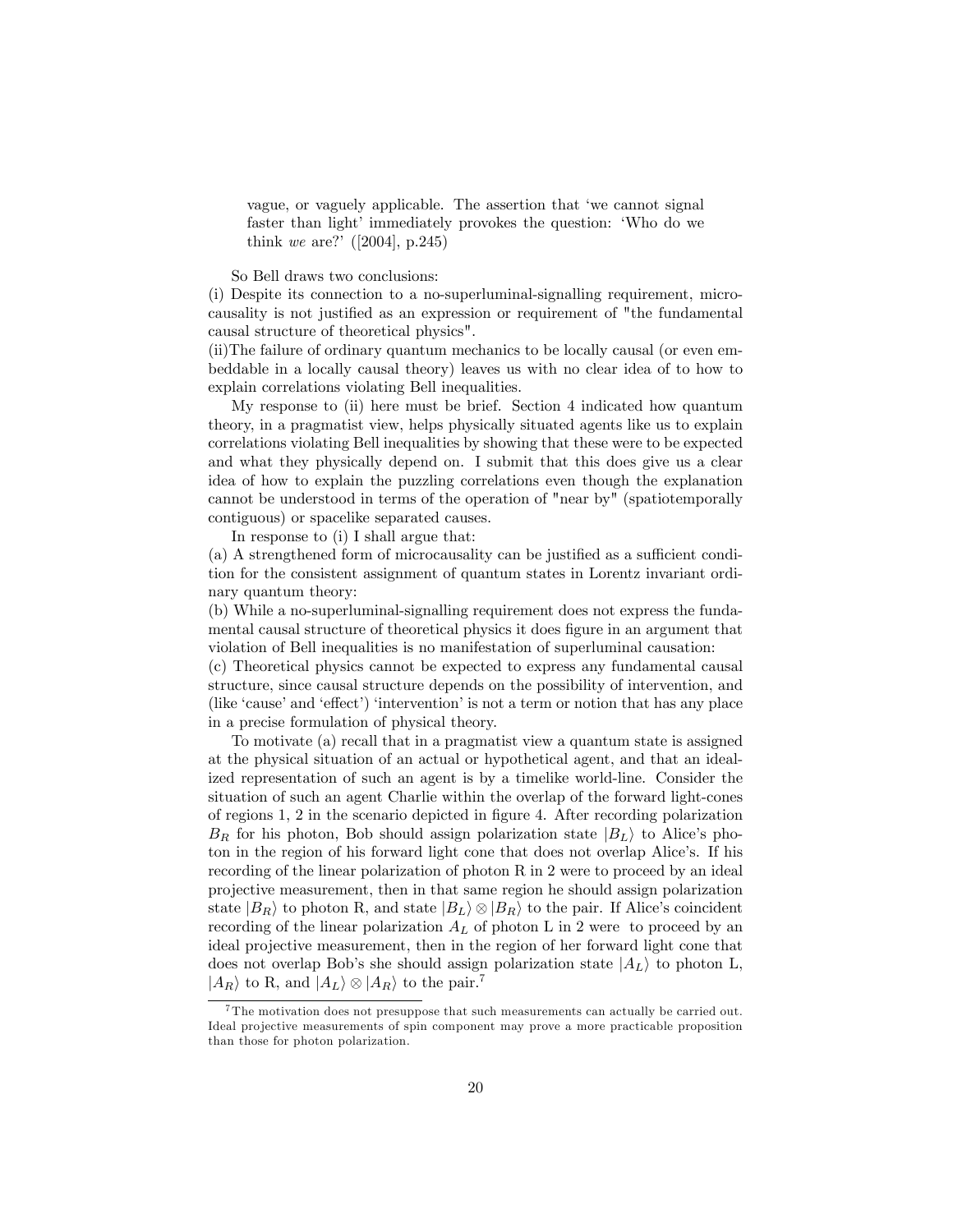In the overlap of the forward light cones of 1, 2 Charlie has potential access to Alice's and Bob's records. To determine the correct assignment of polarization state to the pair following Alice and Bob's ideal projective measurements, Charlie may proceed in either of two ways. He may follow Alice in assigning state  $|A_L\rangle \otimes |A_R\rangle$  within the region of her forward light cone that does not overlap Bob's and then assign state  $|A_L\rangle \otimes |B_R\rangle$  at his location, taking account of the effect and result of Bob's measurement in 2: or he may follow Bob in assigning state  $|B_L\rangle \otimes |B_R\rangle$  within the region of Bob's forward light cone that does not overlap Alice's and then assign state  $|A_L\rangle \otimes |B_R\rangle$  at his location, taking account of the effect and result of Alice's measurement in 1. In this special case of ideal projective measurements consistency is secured by the fact that both procedures lead to the same state assignment within the overlap of Aliceís and Bob's forward light cones.

As in this motivating example, ordinary quantum field theory represents a local operation in a bounded region of spacetime by an operator on a Hilbert space associated with that region. Microcausality is usually understood as the requirement that observables localized in space-like separated regions commute. But, unlike observables, not all local operations are represented by self-adjoint operators. For any local observable  $C$  in region 1 represented in ordinary quantum mechanics by a self-adjoint operator on a Hilbert space with pure discrete spectrum, its spectral projections  $\{P_i^C\}$  form a set of self-adjoint measurement operators for an ideal projective measurement. So if  $D$  is also such a local observable in a space-like separated region 2 with spectral projections  $\{P_j^D\}$  then a consistent assignment of state to a system following joint ideal projective measurements of C and D is guaranteed if  $\forall i, j$   $[P_i^C, P_j^D] = 0$ , or, in other words, if  $[C, D] = 0$ . So if the only local operations permitted are ideal projective measurements of observables represented by self-adjoint operators on a Hilbert space with pure discrete spectrum then the requirement that observables localized in space-like separated regions commute suffices for the consistent assignment of quantum states in Lorentz invariant ordinary quantum field theory. How can such consistency be guaranteed for every type of local operation on the quantum state of a system?

In ordinary quantum mechanics such state operations ("measurements") may be modeled by POVMs, and the state following a POVM  ${E<sub>i</sub>}$  may be specified in terms of a set of measurement operators  $\{M_i\}$  compatible with (but not defined by) it:

$$
E_i = M_i^{\dagger} M_i \quad \text{where } \sum_i E_i = I \tag{6}
$$

in which case the appropriate rule for updating a quantum state with density operator  $\rho$  following a measurement with *i*th outcome is

$$
\rho \longrightarrow \rho' = \frac{M_i \rho M_i^{\dagger}}{Tr[M_i \rho M_i^{\dagger}]}
$$
\n(7)

Suppose Alice's measurement is represented by  $\{M_i^A\}$ , Bob's by  $\{M_j^B\}$ . Then Charlie's two state assignment procedures applied to a state  $\rho$  (such as  $|\Phi^+\rangle\langle\Phi^+|$ )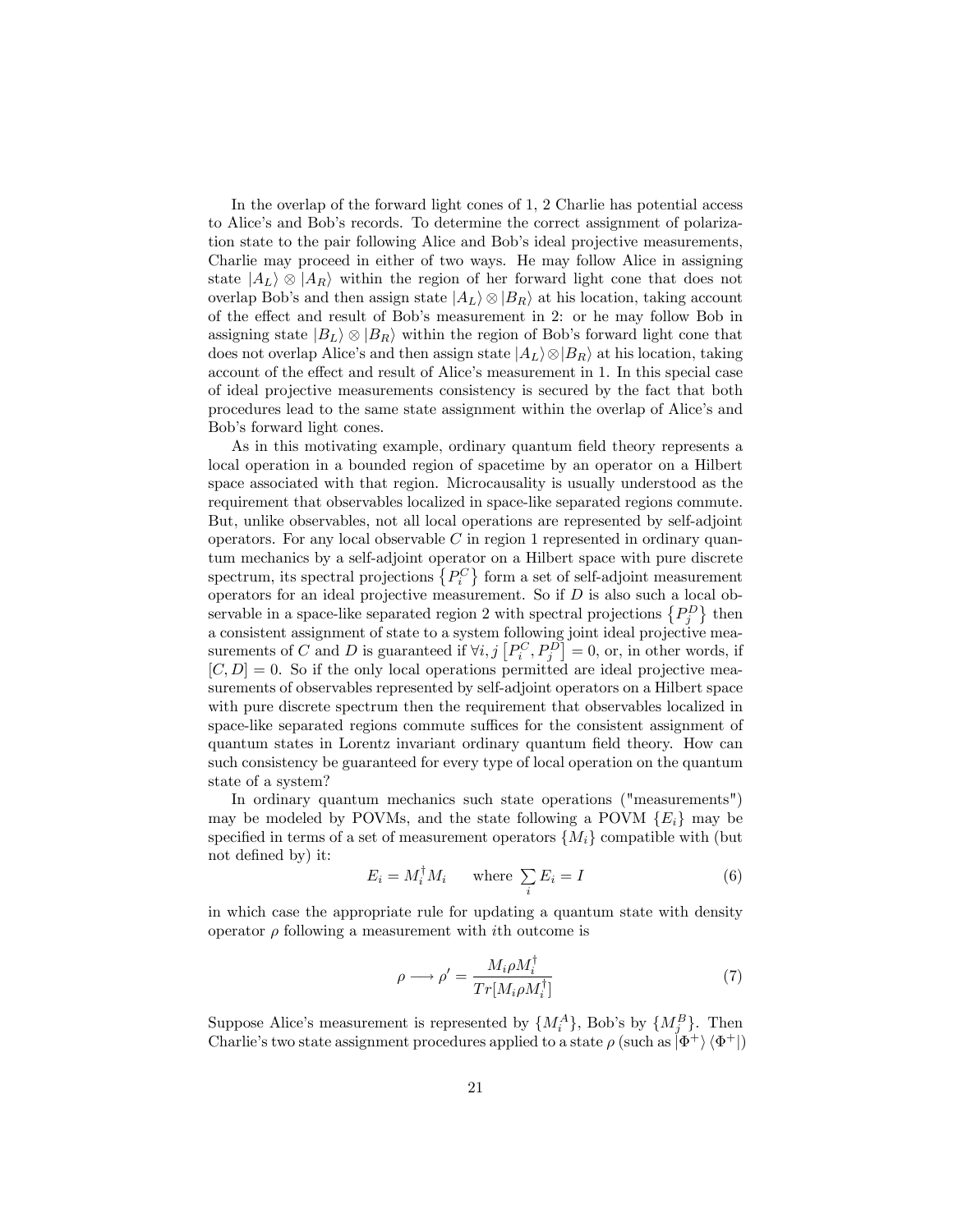yield states

$$
\rho^{AB} = \frac{M_j^B M_i^A \rho M_i^{A\dagger} M_j^{B\dagger}}{Tr[M_j^B M_i^A \rho M_i^{A\dagger} M_j^{B\dagger}]}
$$
\n(8)

$$
\rho^{BA} = \frac{M_i^A M_j^B \rho M_j^{B\dagger} M_i^{A\dagger}}{Tr[M_i^A M_j^B \rho M_j^{B\dagger} M_i^{A\dagger}]}
$$
\n(9)

Since  $\rho^{AB} = \rho^{BA}$  if  $\left[M_i^A, M_j^B\right] = 0$ , a sufficient condition for consistent state assignments following state operations in space-like separated regions is that the corresponding sets of measurement operators pairwise commute. Since not all measurement operators are self-adjoint, this represents a strengthening of the usual microcausality condition. This strong microcausality condition is motivated (though not entailed) by Lorentz invariance. If it were to fail, a consistent quantum state assignment at a space-time region following a pair of operations in space-like separated regions could presuppose an absolute time order of those operations, in violation of fundamental Lorentz invariance.

I turn now to (b). Even if there were some direct causal connection between events in space-like separated regions it would not follow that this could be used to signal superluminally. There might be no controllable cause variable in either region, and/or it might be that no effect variable in either region is observable. But a no-superluminal-signalling requirement may still Ögure importantly in an argument that there is no direct causal connection between events in spacelike separated regions.

On an interventionist approach, to establish a causal connection between such regions it is necessary to demonstrate the persistence of a counterfactual connection between values of variables (one in each region) under possible interventions. Superluminal signalling is possible only if a counterfactual connection persists under some such physically possible intervention. So while the impossibility of superluminal signalling does not exclude superluminal causation, it does rebut the simplest and most direct argument for superluminal causation.

Bell ([2004], p.237) considers two classes of physically possible interventions on variables, understood as local beables—on apparatus settings and on values of external fields. He appeals to Eberhard's [1978] no-signalling result to exclude signalling by manipulation of apparatus setting; and to microcausality, formulated as the requirement that the commutator of Heisenberg operators  $[A(x), B(y)]$  representing local observables vanish when evaluated at space-like separated points  $x, y$ , to exclude signalling by manipulation of external fields. The strong microcausality condition considered above, requiring commutation of measurement operators localized in space-like separated regions, suffices to exclude superluminal signalling by a more general local state operation, however this may be represented as a manipulation of local beables.

These considerations are not just remarks about what we can do. They cover a wide class of physically possible interventions and show that the counterfactual connections between values of local variables in space-like separated regions fail to persist under these interventions. In doing so they provide defeasible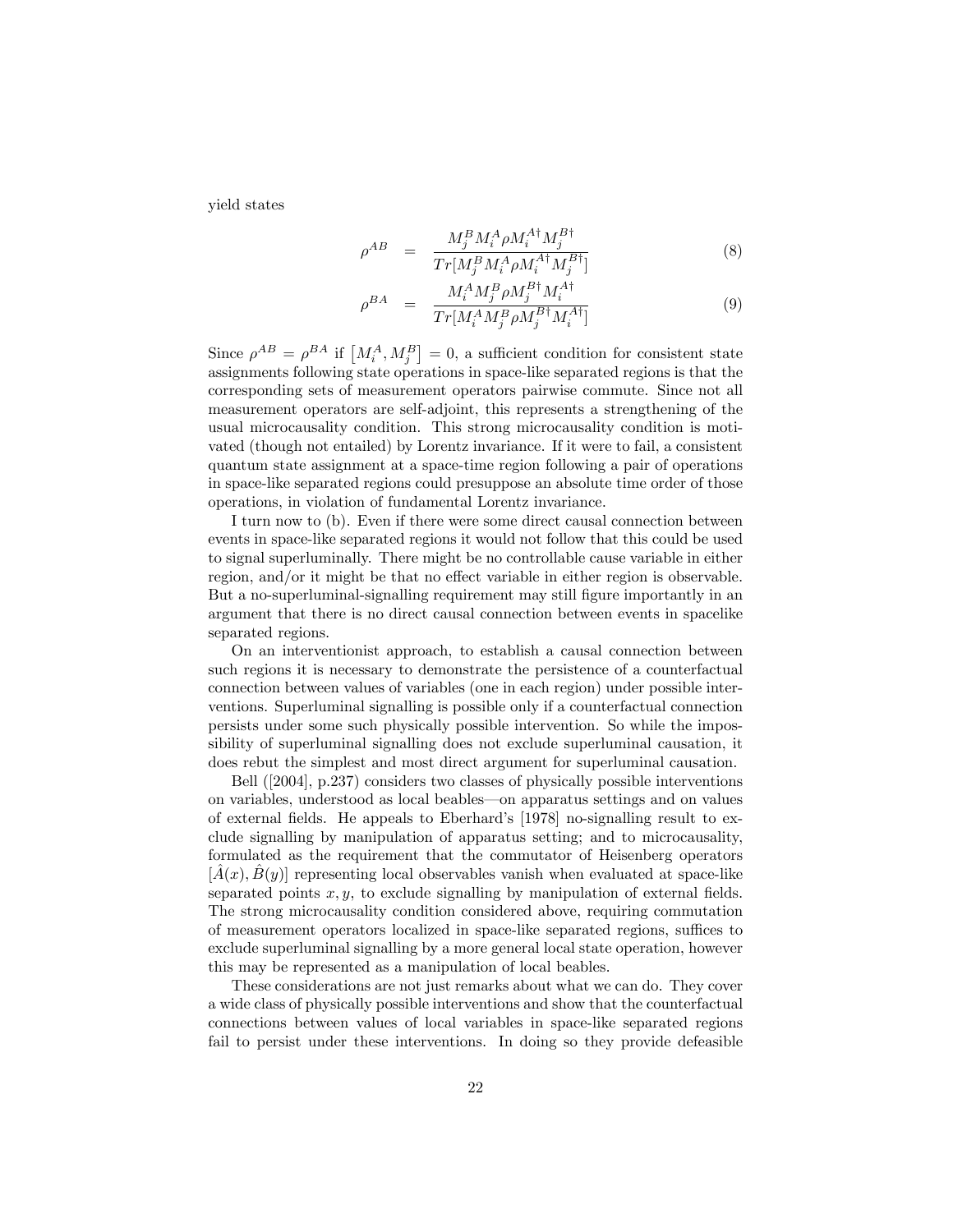evidence against the hypothesis that there is some direct causal connection between events in these regions. To establish such a causal connection in the face of this counterevidence it would be necessary to make sense of a different kind of intervention acting on the value of a local variable in one of two space-like separated regions that preserves its counterfactual connection with the value of a variable in the distant region. The strong microcausality condition implies that a counterfactual connection between distant outcomes is not preserved under intervention on any local variable associated with a state transformation. The possibility of a direct intervention on a local outcome was examined and rejected in the previous section. On an interventionist approach to causation suggested by some of Bellís remarks and consonant with a pragmatist view of quantum theory, a no-superluminal-signalling requirement is not just a remark about what we can do. By motivating a strong microcausality condition it helps to show that there is no reason to regard violation of Bell inequalities as a manifestation of superluminal causation.

In his conclusion, Bell ([2004], p.245) rejected both *Local Causality* and nosuperluminal-signalling as possible expressions of the fundamental causal structure of contemporary theoretical physics—the former because "it does not work in quantum mechanics and this cannot be attributed to the "incompleteness" of that theory", the latter because it is desperately vague. Does its lack of any acceptable expression of fundamental causal structure pose a problem for contemporary theoretical physics? On an interventionist approach to causation it should not.

Bell ([2004], p.215) famously argued for the exclusion of terms including 'measurement', 'apparatus', 'observable', 'information' from a formulation of a physical theory, even while acknowledging their importance in its application. Along with 'cause', the term 'intervention' belongs on Bell's list of proscribed words. Talk of interventions is appropriate only in actual or hypothetical applications of a theory. The causal structure of any scientific theory is to be explored by applying it to assess what would happen under various hypothetical interventions on its variables. Such interventions involve variables exogenous to the theoretical model under study. Typically, these are not even variables of the theory itself (consider medical interventions in which the intervention variable corresponds to the investigator's action when administering a drug or placebo).

A physical theory may be fundamental in the sense that any model permits extension also to include variables designated as intervention variables. But to evaluate the consequences of intervention via those variables one must hold fixed the values of certain other variables (taken to be independent causes of Y in the notation of  $(I2)$  above). This may be inconsistent with any extension of the original model, making the hypothetical intervention physically (though not conceptually) impossible. Even in a physically possible intervention, the choice as to which other variables to hold Öxed depends on causal considerations external to the theory itself. So even a fundamental physical theory cannot by itself specify the consequences of the hypothetical interventions needed to evaluate its causal content. As Bell says, we can explore the causal structure of a physical theory by calculating the consequences of changing free elements.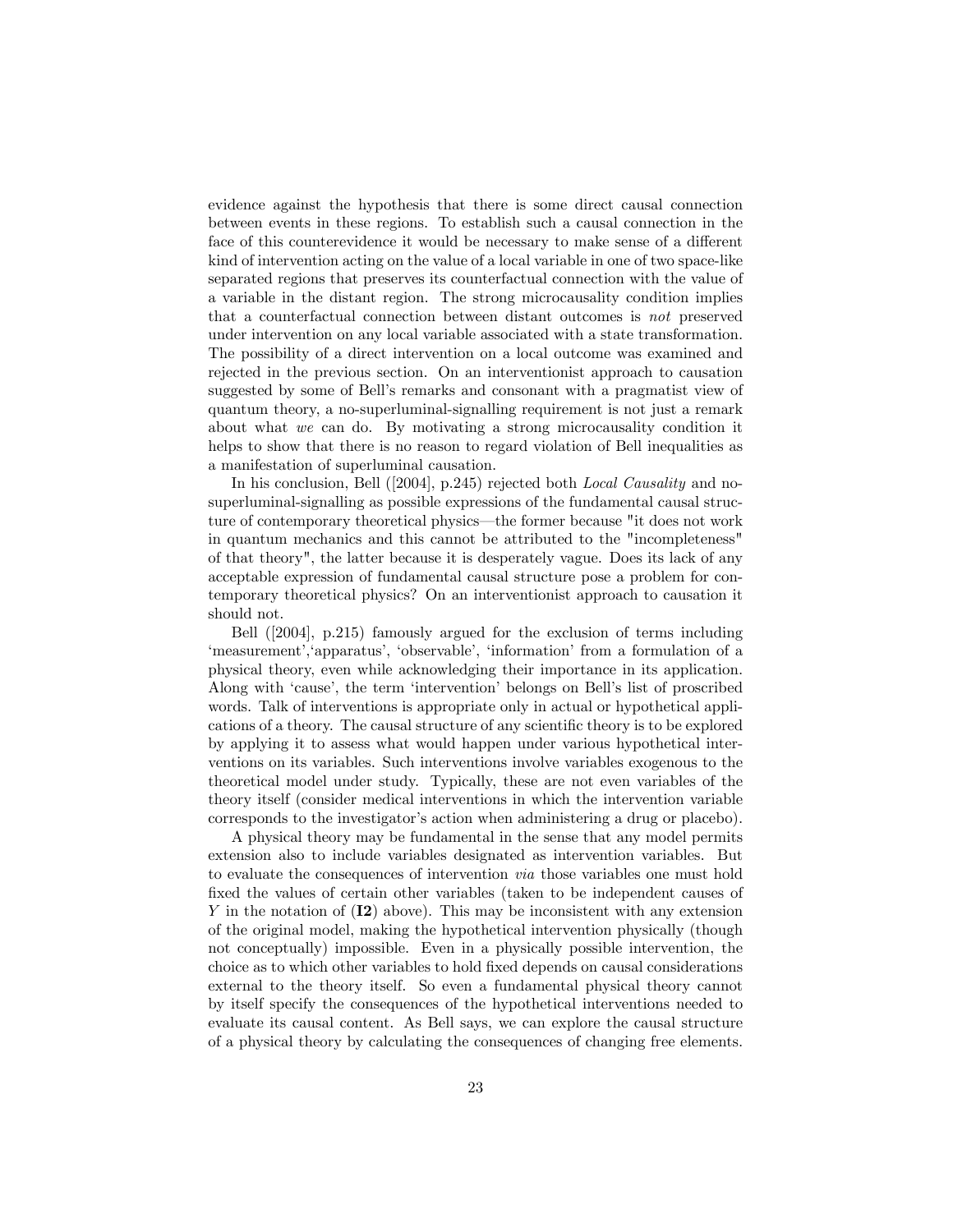But this requires an agent's prior decision as to which elements to count as free, and which as fixed, in an application of the theory. Causal structure emerges from fundamental physical theory only from the perspective of agents like us applying that theory. That is why fundamental physical theory itself cannot be expected to express or require such structure.

# 6 Extraordinary Quantum Mechanics

Much recent philosophical discussion of Local Causality and microcausality has been in the context of what Ruetsche ([2011]) calls extraordinary quantum mechanics. The quantum mechanics of systems with an infinite number of degrees of freedom implies the existence of unitarily inequivalent representations of the fundamental commutation relations whose rigorous treatment is the topic of algebraic quantum field theory. This provides an appropriate framework within which to investigate the causal structure of relativistic quantum theory. Haag's ([1992]) Local Quantum Physics is a classic presentation of the framework. It is advertised as offering a comprehensive account of local quantum physics, understood as the synthesis of quantum theory with the principle of locality. One naturally expects new insights about Local Causality and microcausality to emerge from algebraic relativistic quantum field theory. But while many facinating technical questions arise within this framework, answering them seems unlikely to require radical revision of an analysis of the justification and implications of these principles within ordinary quantum mechanics.

In algebraic quantum field theory a quantum state is represented by a complex linear map defined on a  $C^*$  and/or von Neumann algebra of operators whose value for a self-adjoint operator yields the expectation value of the corresponding observable. The theory is local in that operators and states are defined locally—on open, bounded regions of space-time. A theory is defined by a net of local algebras of bounded operators. In this framework the microcausality condition becomes

Algebraic Microcausality  $[A, B] = 0$  for all  $A \in \mathfrak{A}(\mathcal{O}_1), B \in \mathfrak{A}(\mathcal{O}_2)$ with  $A, B$  elements of local observable algebras in spacelike separated regions  $\mathcal{O}_1$ ,  $\mathcal{O}_2$  respectively.

Patterns of correlation in violation of Bell inequalities are known to be a quite generic prediction of algebraic relativistic quantum field theory, including those among measurable values of observables localized in space-like separated regions<sup>8</sup>. If *Local Causality* entailed such inequalities (in conjunction with other incontrovertible assumptions) then this would establish the failure of Local Causality in algebraic relativistic quantum field theory. But section 4's reasons for questioning the applicability of *Local Causality* to ordinary quantum theory apply equally to algebraic relativistic quantum field theory. If Local

 $8$  See, for example, Halvorson and Clifton [2000], reprinted in Butterfield and Halvorson (eds.)  $[2004]$ , and section 2.1 of the editors' introduction to that volume.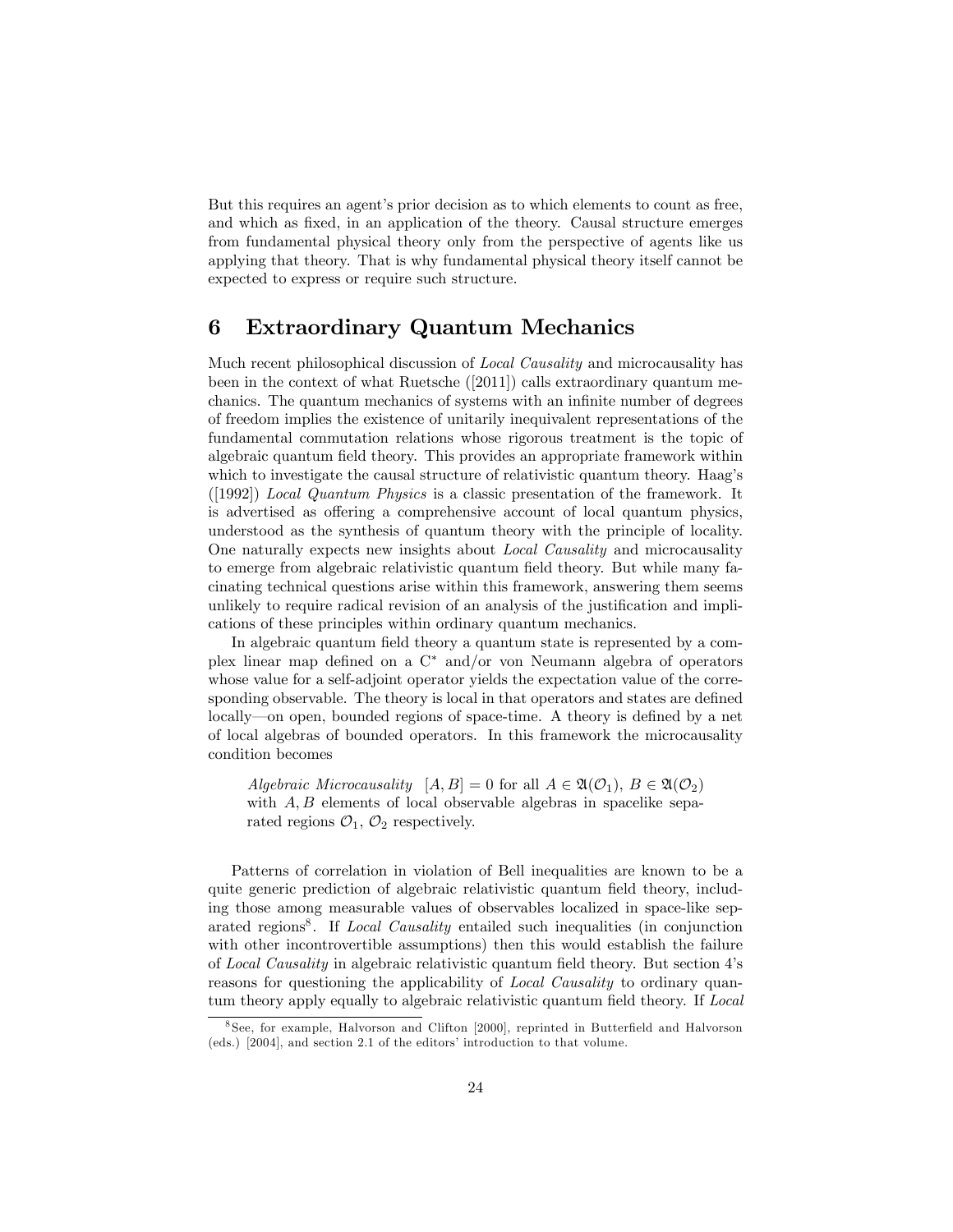Causality is a condition that cannot be applied to this extraordinary quantum theory, then nor can it be said to fail in algebraic relativistic quantum field theory. On the other hand, if *Local Causality* is understood to require merely that correlations among measurable values of observables localized in space-like separated regions obey the Factorizability condition for every state, then it fails in algebraic relativistic quantum field theory just as it does in ordinary quantum theory. But the failure of Factorizability for some states in algebraic relativistic quantum field theory is no more untoward than its failure in ordinary quantum mechanics.

Adoption of the algebraic approach to relativistic quantum field theory does involve a minor modification in the significance of microcausality in quantum mechanics. In ordinary quantum mechanics, the condition that operators representing observables localized in space-like separated points or regions commute does not suffice to guarantee a consistent assignment of quantum states in the overlap of their forward light-cones. But, as noted in the last section, a strengthened formulation (also) requiring commutation of measurement operators in such spacelike separated regions does guarantee such consistency. Even if they are not self-adjoint, measurement operators in algebraic quantum field theory may still be elements of local observable algebras. Given that they are, the condition of *Algebraic Microcausality* suffices to guarantee consistent assignment of states in a Lorentz invariant algebraic quantum field theory since it applies to all elements of local algebras, not merely to the self-adjoint elements representing observables.

This justification for *Algebraic Microcausality* clarifies its relation to Lorentz invariance. A separate Covariance axiom is often thought to exhaust the content of the requirement that an algebraic quantum Öeld theory be Lorentz invariant by respecting the symmetries of a special relativistic space-time. But even a theory conforming to a standard Covariance axiom could fail to permit state assignments consistent with Lorentz invariance if it did not obey Algebraic Microcausality. These considerations do not show Algebraic Microcausality to be a necessary condition for Lorentz invariance. Note that  $\rho^{AB} = \rho^{BA}$  in equations  $(8),(9)$  also if the measurement operators anticommute:  $\{M_i^A, M_j^B\} = 0$ . This at least suggests a way of ensuring Lorentz invariant state assignments in a theory violating Algebraic Microcausality. But imposing Algebraic Microcausality certainly makes it easier to guarantee that an algebraic relativistic quantum field theory respect the space-time symmetries required by Lorentz invariance.

# 7 Conclusion

Relativistic quantum theory (in the form of ordinary or algebraic quantum field theory) does not satisfy Bell's *Local Causality* condition. But this does not mean quantum phenomena exhibit superluminal causal interactions. Applied in a pragmatist view of quantum theory, an interventionist approach to causation shows why they don't.

Microcausality is a relativistic requirement not because relativity forbids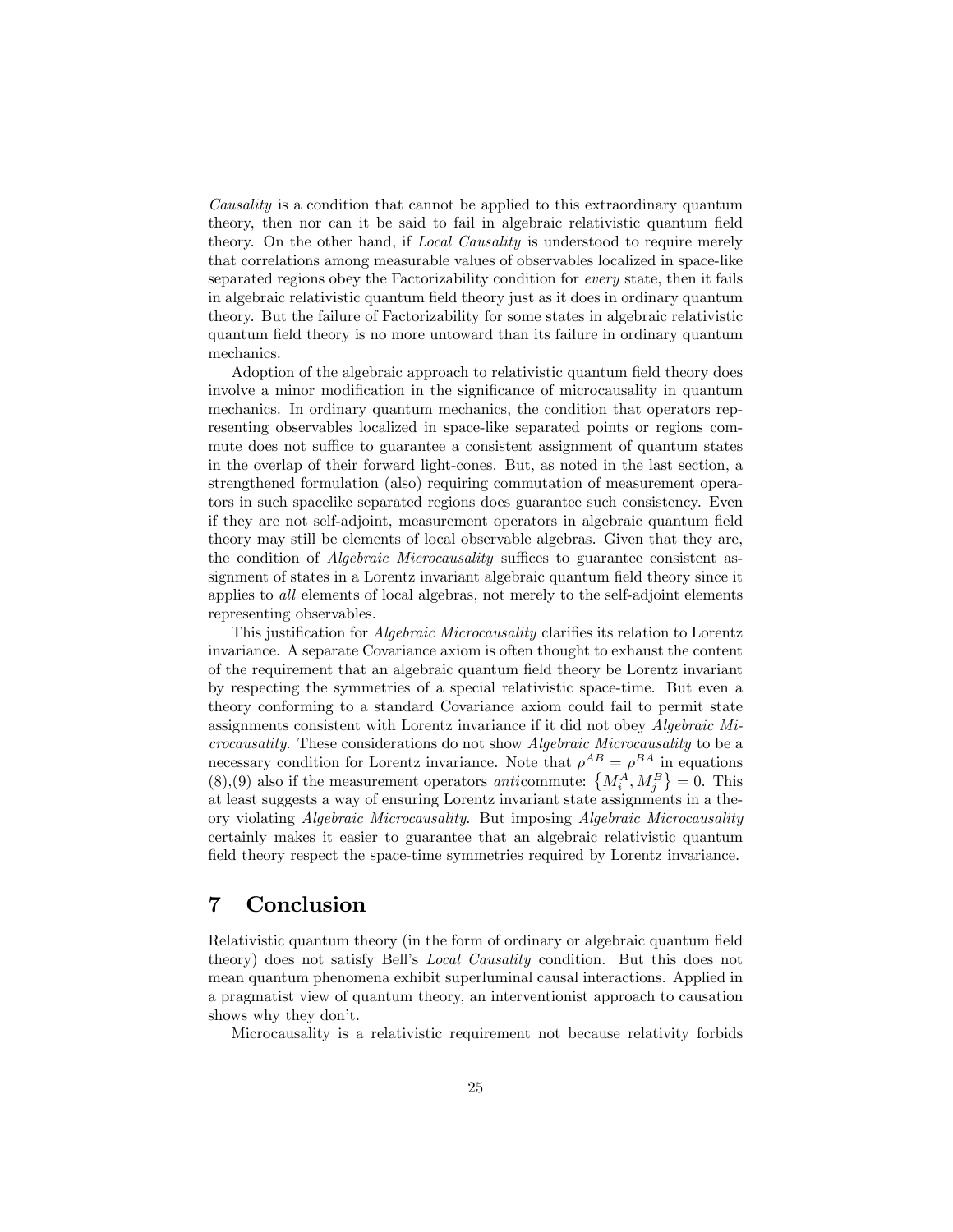superluminal signalling but because microcausality ensures that quantum states may be assigned in a relativistically invariant way.

Neither Local Causality nor microcausality should have been expected to express the fundamental causal structure of theoretical physics, since causal structure emerges only in a context of possible applications of a theoretical model by hypothetical physically situated agents external to the model.

# References

- [1] Bell, J.S. [2004]: Speakable and Unspeakable in Quantum Mechanics. Revised Edition. Cambridge: Cambridge University Press.
- [2] Norsen, T.  $[2011]$ : "John S. Bell's Concept of Local Causality", American Journal of Physics, 79, 1261-75.
- [3] Seevinck, M.P., Uffink, J. [2011]: "Not throwing out the baby with the bathwater: Bellís condition of local causality mathematically ësharp and clean<sup>37</sup>, in D.Dieks et al. Explanation, Prediction and Confirmation (Berlin: Springer), 425-50.
- [4] Healey, R.A. [2012a]: "Quantum theory: a Pragmatist Approach", British Journal for the Philosophy of Science, 63, 729-71.
- [5] <sup>(5]</sup> <sup>(5]</sup> <sup>(2012b)</sup>: "Quantum Decoherence in a Pragmatist View: Dispelling Feynman's Mystery", Foundations of Physics, 42, 1532-55.
- $[6]$  <sup>[6]</sup> <sup>[2013]:</sup> "How Quantum Theory Helps us Explain", *British Jour*nal for the Philosophy of Science, published on line September 17th, doi:10.1093/bjps/axt031.
- [7] Woodward, J. [2003]: Making Things Happen. Oxford: Oxford University Press.
- [8] Pearl, J. [2009]: Causality. Cambridge: Cambridge University Press.
- [9] Hausman, D. M., Woodward, J. [1999]: "Independence, Invariance and the Causal Markov Condition", British Journal for the Philosophy of Science, 50, 521-583.
- $[10]$   $\longrightarrow$   $[2004]$ : "Modularity and the Causal" Markov Condition: A Restatement", British Journal for the Philosophy of Science, 55, 147-161.
- $[11]$  Eberhard, P.  $[1978]$ : "Bell's theorem and the different concepts of locality,"  $Nuovo$  Cimento, **B46**, 392-419.
- [12] Ruetsche, L. [2011]: Interpreting Quantum Theories. Oxford: Oxford University Press.
- [13] Haag, R. [1992]: Local Quantum Physics. Berlin: Springer.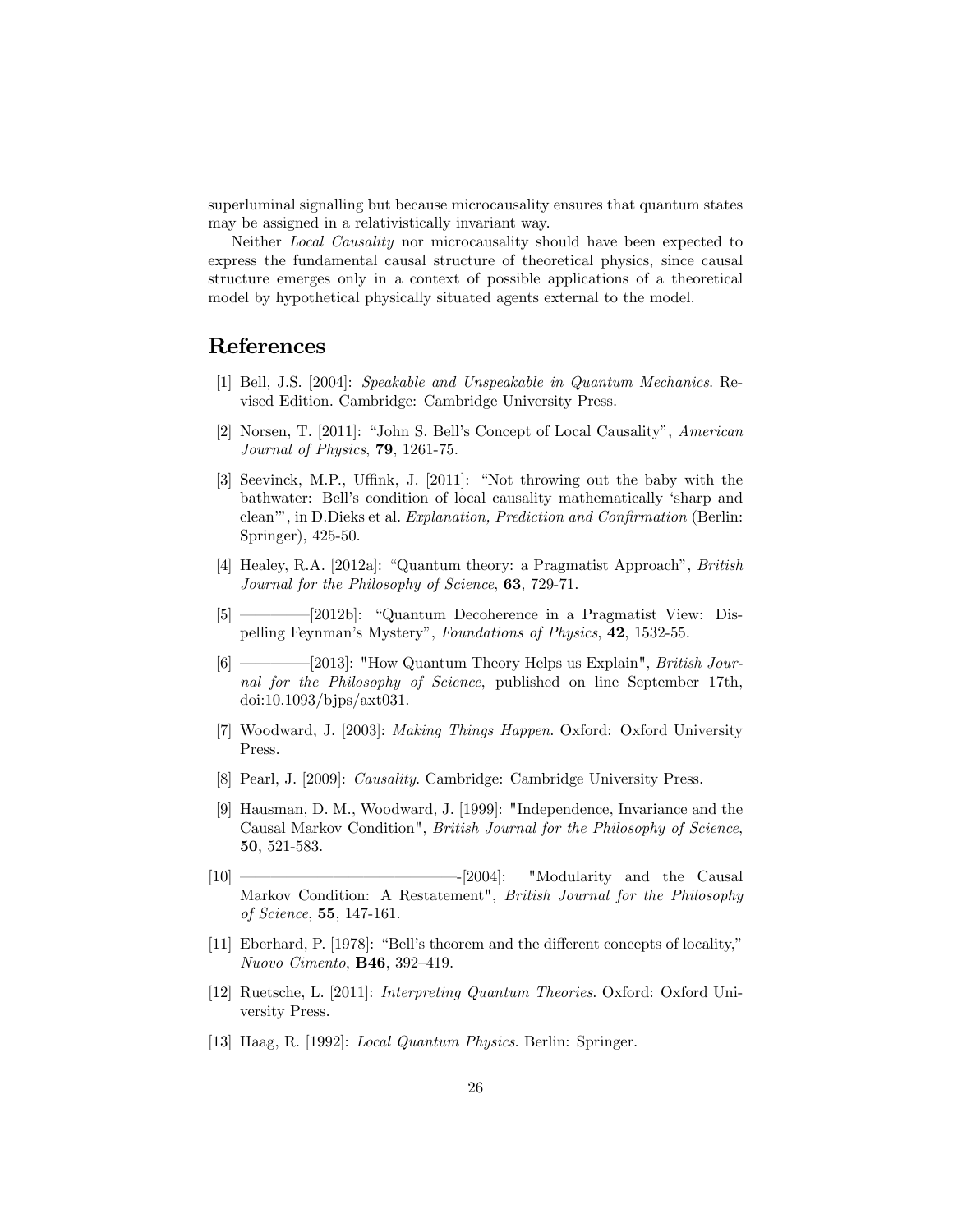- [14] Halvorson H., Clifton, R. [2000]: "Generic Bell correlation between arbitrary local algebras in quantum field theory", Journal of Mathematical Physics, 41, 1711-17.
- [15] Butterfield, J. and Halvorson,H. (eds.) [2004]: Quantum Entanglements: Selected Papers of Rob Clifton. Oxford: Oxford University Press.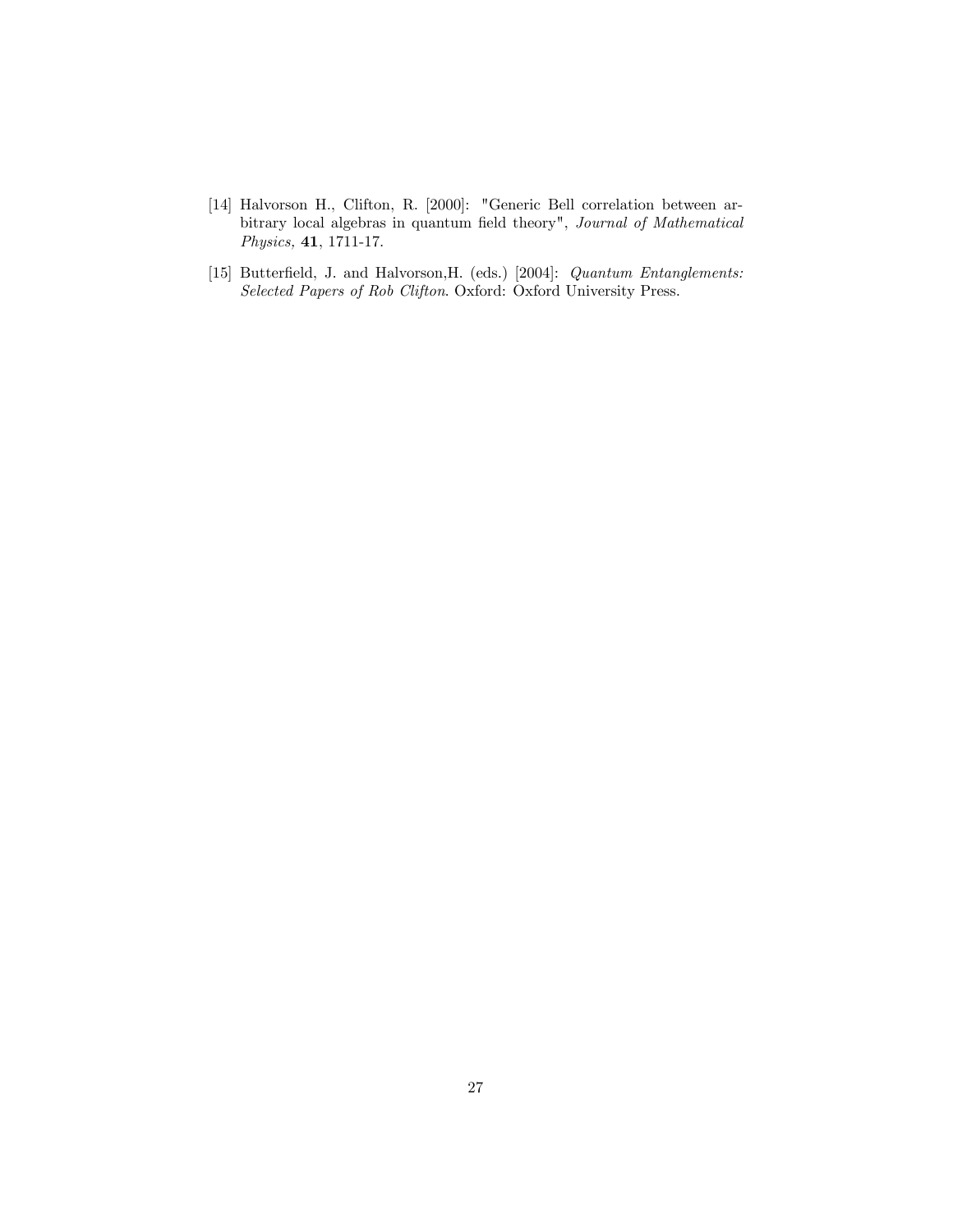

 $t \nbrace{\mathbf{r}}$ 

Figure 1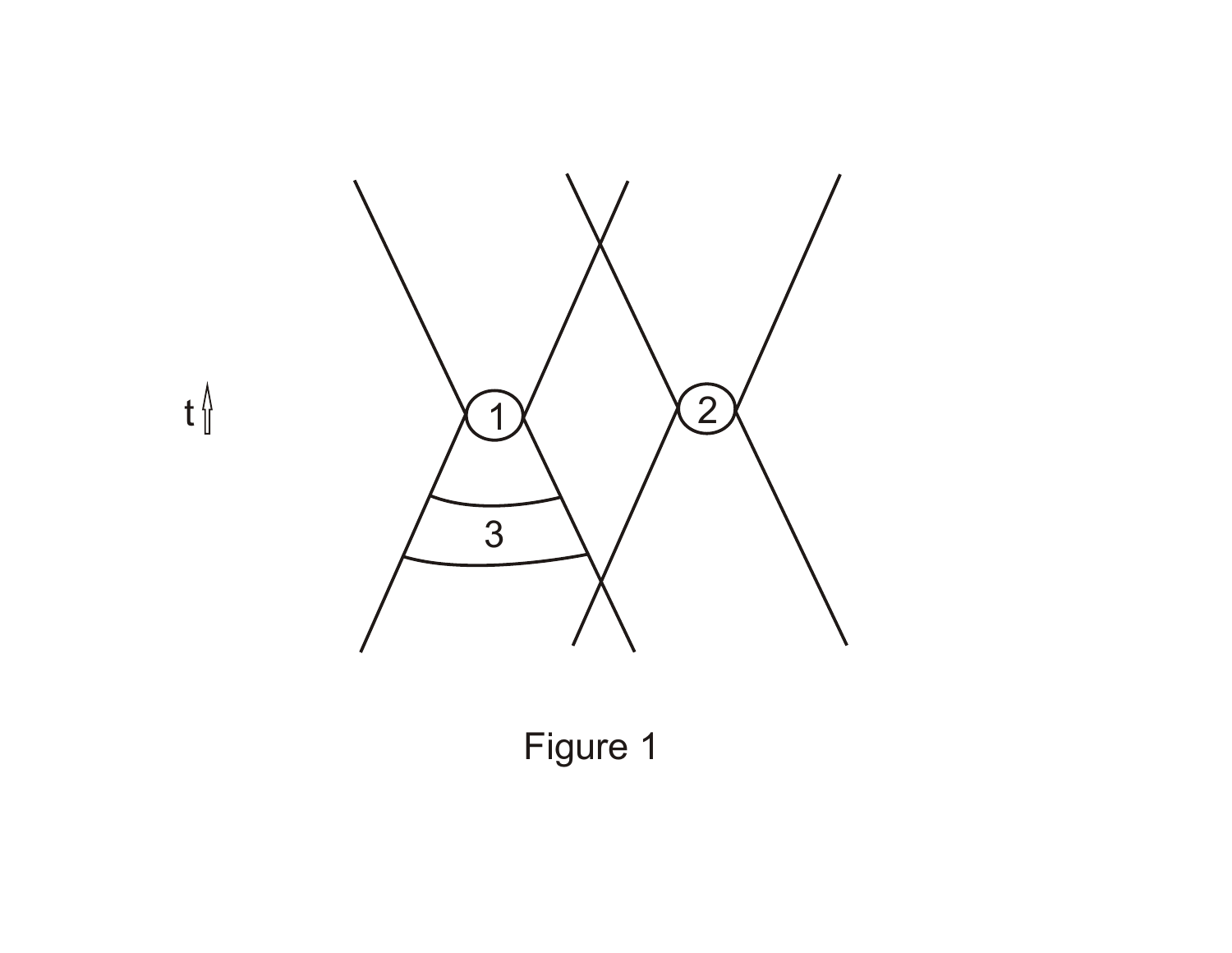

Figure 2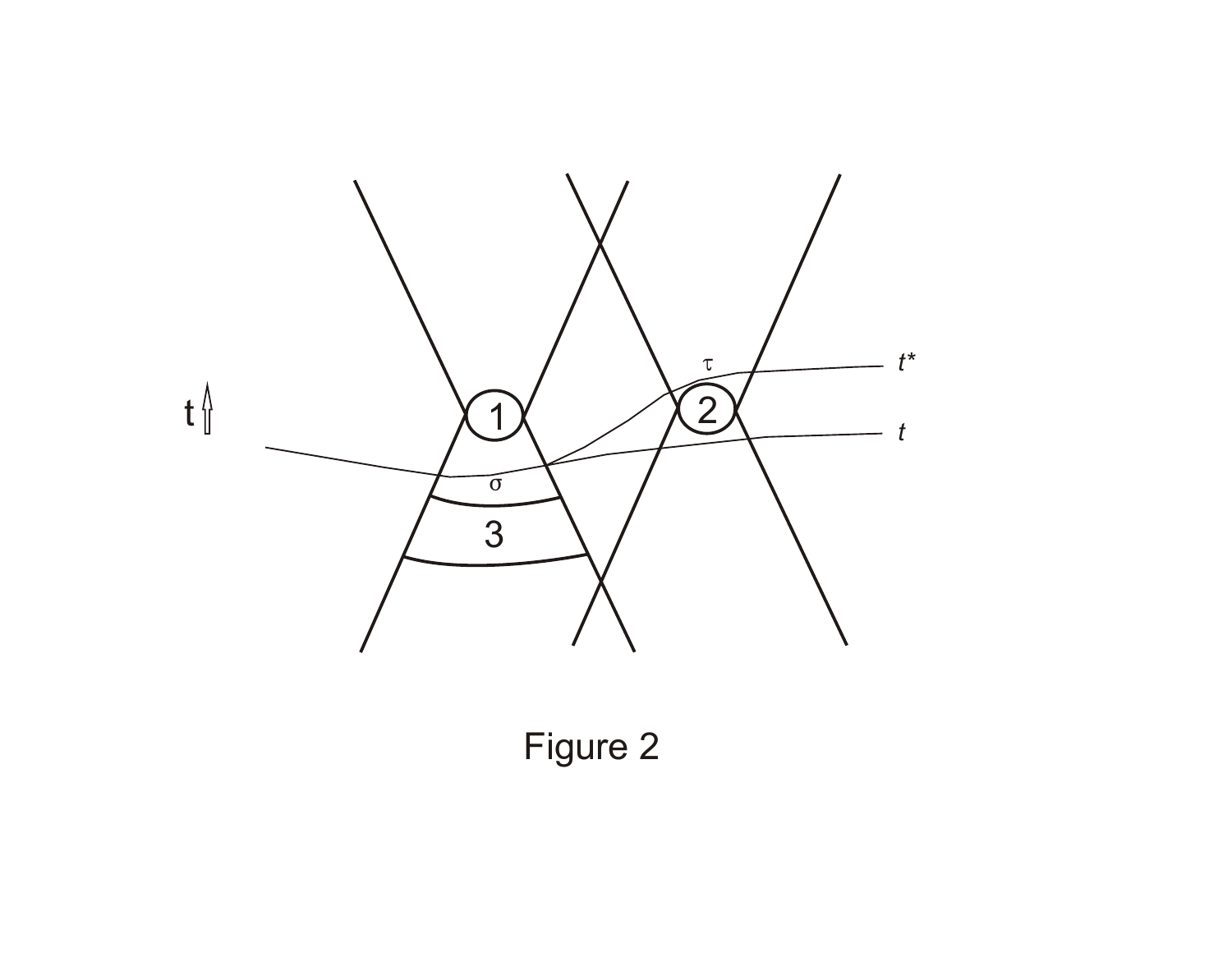

Figure 3